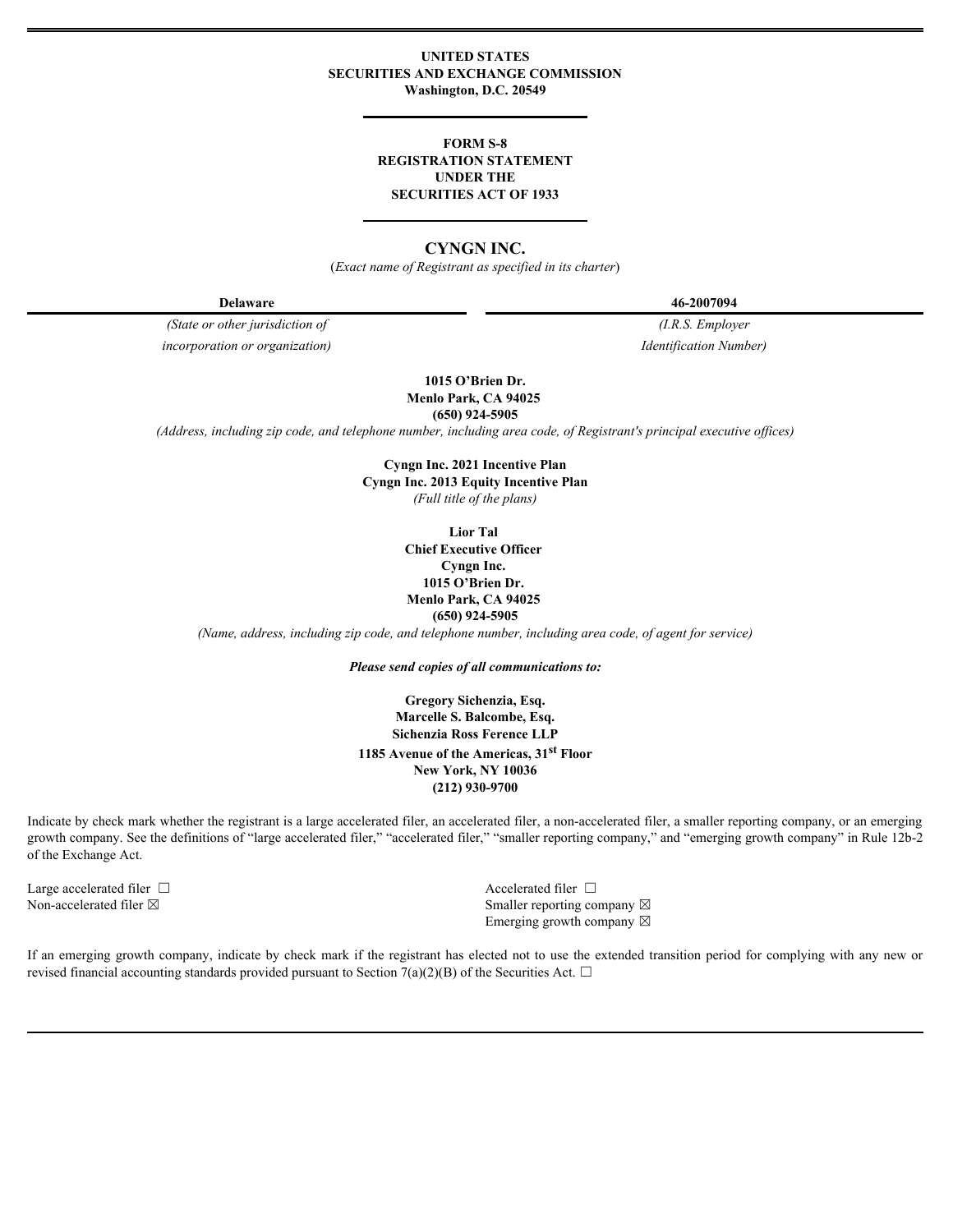### **CALCULATION OF REGISTRATION FEE**

- authorized shares reserved and available for issuance, and not issued or subject to outstanding awards, under the Company's 2013 Equity Incentive plan (the "2013 Plan") on the date of adoption of the 2021 Plan shall cease to be set aside and reserved for issuance pursuant to the 2013 Plan, effective on the date of adoption of the 2021 plan, and shall instead be set aside and reserved for issuance pursuant to the 2021 plan and (ii) any shares subject to outstanding awards under the 2013 plan on the date of adoption of the 2021 plan that cease to be subject to such awards following the date of adoption of the 2021 plan (other than by reason of exercise or settlement of the awards to the extent they are exercised for or settled in vested or nonforfeitable shares) shall cease to be set aside or reserved for issuance pursuant to the 2013 plan, effective on the date upon which they cease to be so subject to such awards, and shall instead be set aside and reserved for issuance pursuant to the 2021 Plan, up to an aggregate maximum of 8,500,000, subject to adjustment from time to time as provided in the 2021 plan.
- (3) The number of shares of common stock reserved for issuance under the 2021 plan will automatically increase on January 1 of each year, starting on January 1, 2022 and ending on (and including) January 1, 2030 (each, an "*Evergreen Date*"), equal to the least of (i) 5% of the outstanding Common Stock on a fully diluted basis as of the end of the Company's immediately preceding fiscal year, (ii) 1,000,000 shares, and (iii) a lesser amount determined by the Board; provided, however, that any shares from any such increases in previous years that are not actually issued shall continue to be available for issuance under the Plan (each, an "*Evergreen Increase*"). The additional shares issuable pursuant to any Evergreen Increase after the date of this Registration Statement have not been included in this Registration Statement.
- (4) Estimated pursuant to Rules 457(c) and 457(h) under the Securities Act, solely for the purposes of calculating the registration fee and based on the average of the high and low prices of the Registrant's common stock as reported on the Nasdaq Stock Market on January 10, 2022, which date is within five business days prior to the filing of this Registration Statement.
- (5) Represents shares of common stock reserved for future issuance pursuant to awards granted under the 2013 plan.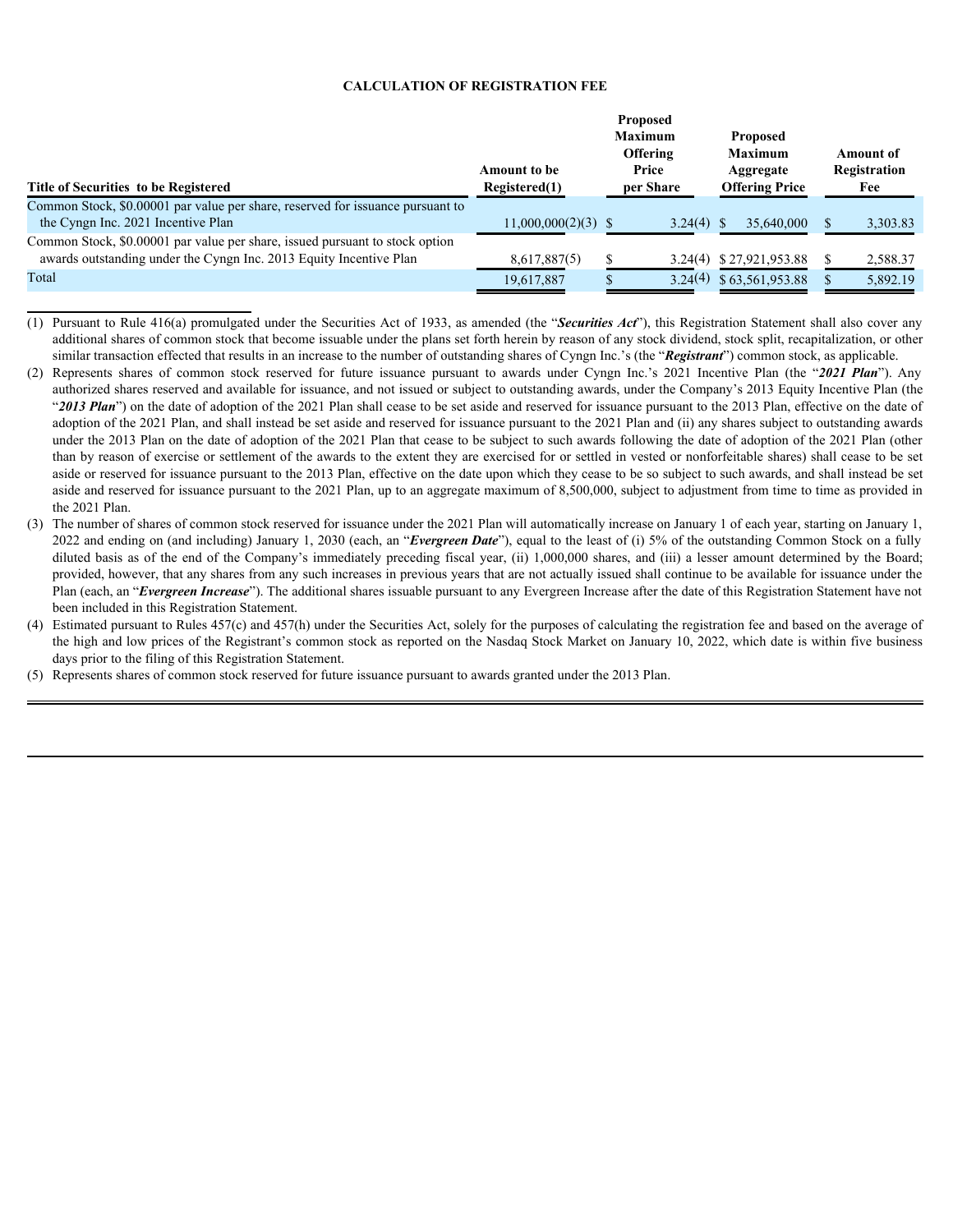# **EXPLANATORY NOTE**

19,617,887 shares of common stock, \$0.00001 par value per share (the "**Common Stock**"), issuable under Cyngn Inc.'s Equity Incentive plan (the "**2021 Plan**") and Cyngn Inc.'s 2013 Equity Incentive plan (the "**2013 Plan**" and together with the 2021 plan, the "**Plans**".

**EXPLANATORY NOTE**<br>
This Registration Statement on Form S-8 (this "**Registration Statement**") is being filed by Cyngn Inc., a Delaware corporation (the "**Company**") relating to<br>
19,617,887 shares of common stock, \$0.00001 **EXPLANATORY NOTE**<br>This Registration Statement on Form S-8 (this "Registration Statement") is being filed by Cypgn Inc., a Delaware corporation (the "Company") relating to<br>19.617,887 shares of common stock, \$0.00001 par va **EXPLANATORY NOTE**<br> **EXPLANATORY NOTE**<br>
19,617,887 shares of common stock, S0.00001 par value per share (the "Common Stock"), issualbe under Cyang Inc., a Delaware corporation (the "**Company**") relating to<br>
19,617,887 shar **EXPLANATORY NOTE**<br>
This Registration Statement on Form S-S (this "Registration Statement") is being filed by Cygn Inc., a Delaware corporation (the "Company") relating to<br>
19,617,887 shares of common stock, S0,00001 par v amended (the "**Securities Act**"), and the rules and regulations promulgated thereunder, that are issuable to certain of our executive officers, employees, consultants and directors identified in the Reoffer prospectus. The number of shares of Common Stock included in the Reoffer prospectus represents shares of Common Stock issuable to the selling stockholders pursuant to equity awards, including stock options and restricted stock grants, granted to the selling stockholders and does not necessarily represent a present intention to sell any or all such shares of Common Stock.

As specified in General Instruction C of Form S-8, until such time as we meet the registrant requirements for use of Form S-3, the number of shares of Common Stock to be offered by means of this reoffer prospectus, by each of the selling security holders, and any other person with whom he or she is acting in concert for the purpose of selling our shares of Common Stock, may not exceed, during any three month period, the amount specified in Rule 144(e) of the Securities Act.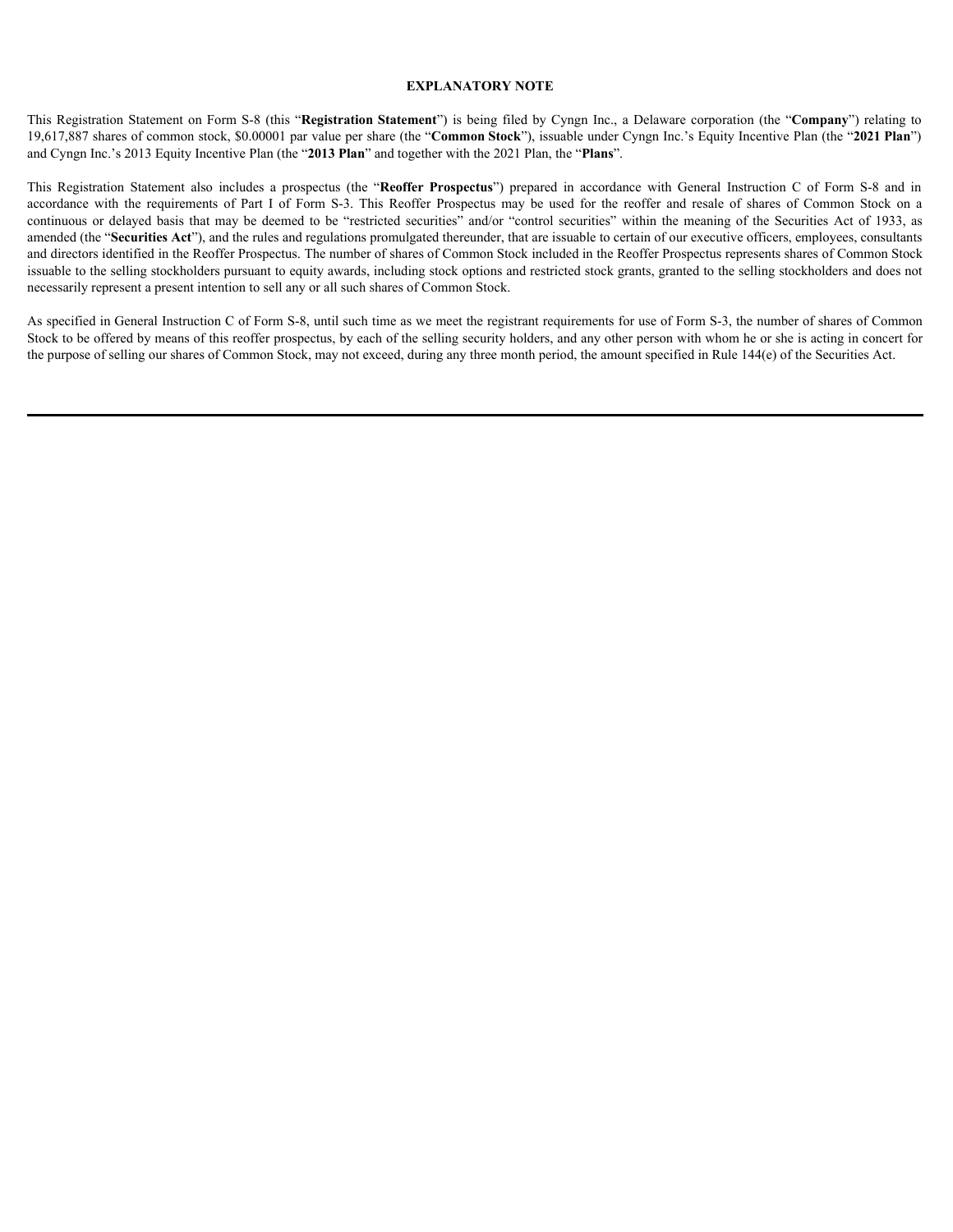#### **Part I INFORMATION REQUIRED IN THE SECTION 10(a) PROSPECTUS**

# **Item 1. Plan Information.**

The Company will provide each recipient of a grant under the plans (the "**Recipients**") with documents that contain information related to the plans, and other information including, but not limited to, the disclosure required by Item 1 of Form S-8, which information is not required to be and is not being filed as a part of this Registration Statement on Form S-8 (the "**Registration Statement**") or as prospectuses or prospectus supplements pursuant to Rule 424 under the Securities Act. The foregoing information and the documents incorporated by reference in response to Item 3 of part II of this Registration Statement, taken together, constitute a prospectus that meets the requirements of Section 10(a) of the Securities Act. A Section 10(a) prospectus will be given to each Recipient who receives shares of Common Stock covered by this Registration Statement, in accordance with Rule 428(b)(1) under the Securities Act. **EFORMATION REQUIRED IN THE SECTION 10(a) PROSPECTUS**<br>
The Company will provide each receipter of a grant under the Plans (the "Recipitents") with decuments that contain information related to the Plans, and<br>
purt of info

#### **Item 2. Registrant Information and Employee Plan Annual Information.**

The documents containing the information specified in part I of this Registration Statement will be sent or given to participants in the plans, as specified by Rule 428(b)(1) promulgated under the Securities Act. Such documents need not be filed with the Securities and Exchange Commission (the "**Commission**") documents and the documents incorporated by reference in this Registration Statement pursuant to Item 3 of part II of this Registration Statement, taken together, constitute a prospectus that meets the requirement of Section 10(a) of the Securities Act.

> Lior Tal Chief Executive Officer Cyngn Inc. 1015 O'Brien Dr. Menlo park, CA 94025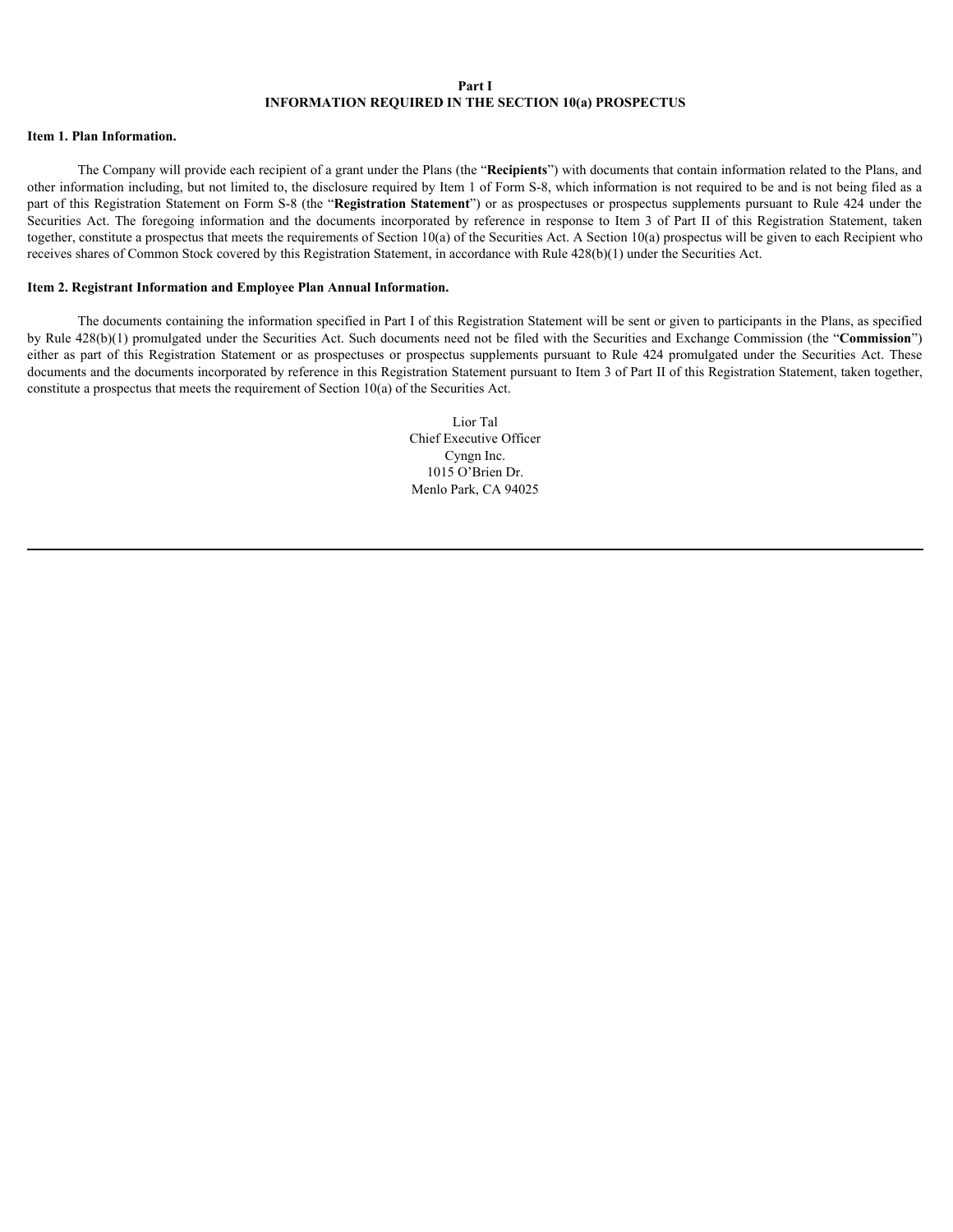# **CYNGN INC. Up to 7,654,477 Shares of Common Stock Issuable under certain grants under The Plans**

This reoffer prospectus relates to the public resale, from time to time, of an aggregate of 7,654,477 shares (the "**Shares**") of our common stock, \$0.00001 acquired in connection with common stock underlying options issued under the plans. You should read this prospectus carefully before you invest in our Common Stock.

**EXERUM SET VALUE PROSPECTUS**<br>
Up to 7,654,477 Shares of Common Stock<br>
This reoffer prospectus relates to the public resale, from time to time, of an aggregate of 7,654,477 shares (the "Shares") of our common stock, \$0,000 Such resales shall take place on Nasdaq, or such other stock market or exchange on which our Common Stock may be listed or quoted, in negotiated transactions or otherwise, at market prices prevailing at the time of the sale or at prices otherwise negotiated (see "plan of Distribution" starting on page 7 of this prospectus). We will receive no part of the proceeds from sales made under this reoffer prospectus. The Selling Securityholders will bear all sales commissions and similar expenses. Any other expenses incurred by us in connection with the registration and offering and not borne by the Selling Securityholders will be borne by us.

This reoffer prospectus has been prepared for the purposes of registering our shares of Common Stock under the Securities Act to allow for future sales by Selling Securityholders on a continuous or delayed basis to the public without restriction, provided that the amount of shares of Common Stock to be offered or resold under this Reoffer prospectus by each Selling Securityholder or other person with whom he or she is acting in concert for the purpose of selling shares of Common Stock, may not exceed, during any three-month period, the amount specified in Rule 144(e) under the Securities Act. We have not entered into any **EXECT PER PROSPECT US**<br>
Up to 7.64477 bares of Common Stock<br>
In the sale of common Stock<br>
In the sale of common Stock<br>
In the sale of the share of the section carrier profession and<br>
provides in the reduced of 1.654.477 prospectus, or their pledgees, donees, transferees or other successors-in-interest, may offer the shares covered by this reoffer prospectus from time to time through public or private transactions at prevailing market prices, at prices related to prevailing market prices or at privately negotiated prices. **IS REGISTER TO SECURITY SUBMALITY CONTROL**<br> **NET THE SECURITIES AND TO THE SECURITIES** ON THE THE SECURITIES OF DETAILS TO THE SECURITIES OF THE SECURITIES OF THE SECURITIES OF THE SECURITIES OF THE SECURITIES OF THE SECU

Investing in our Common Stock involves risks. See "Risk Factors" beginning on page 5 of this reoffer prospectus. These are speculative securities.

Our Common Stock is quoted on the Nasdaq Capital Market under the symbol "CYN" and the last reported sale price of our Common Stock on January 11, 2022 was 3.44 per share.

# **DISAPPROVED OF THESE SECURITIES OR DETERMINED IF THIS PROSPECTUS IS TRUTHFUL OR COMPLETE. ANY REPRESENTATION TO THE CONTRARY IS A CRIMINAL OFFENSE.**

The date of this prospectus is January 12, 2022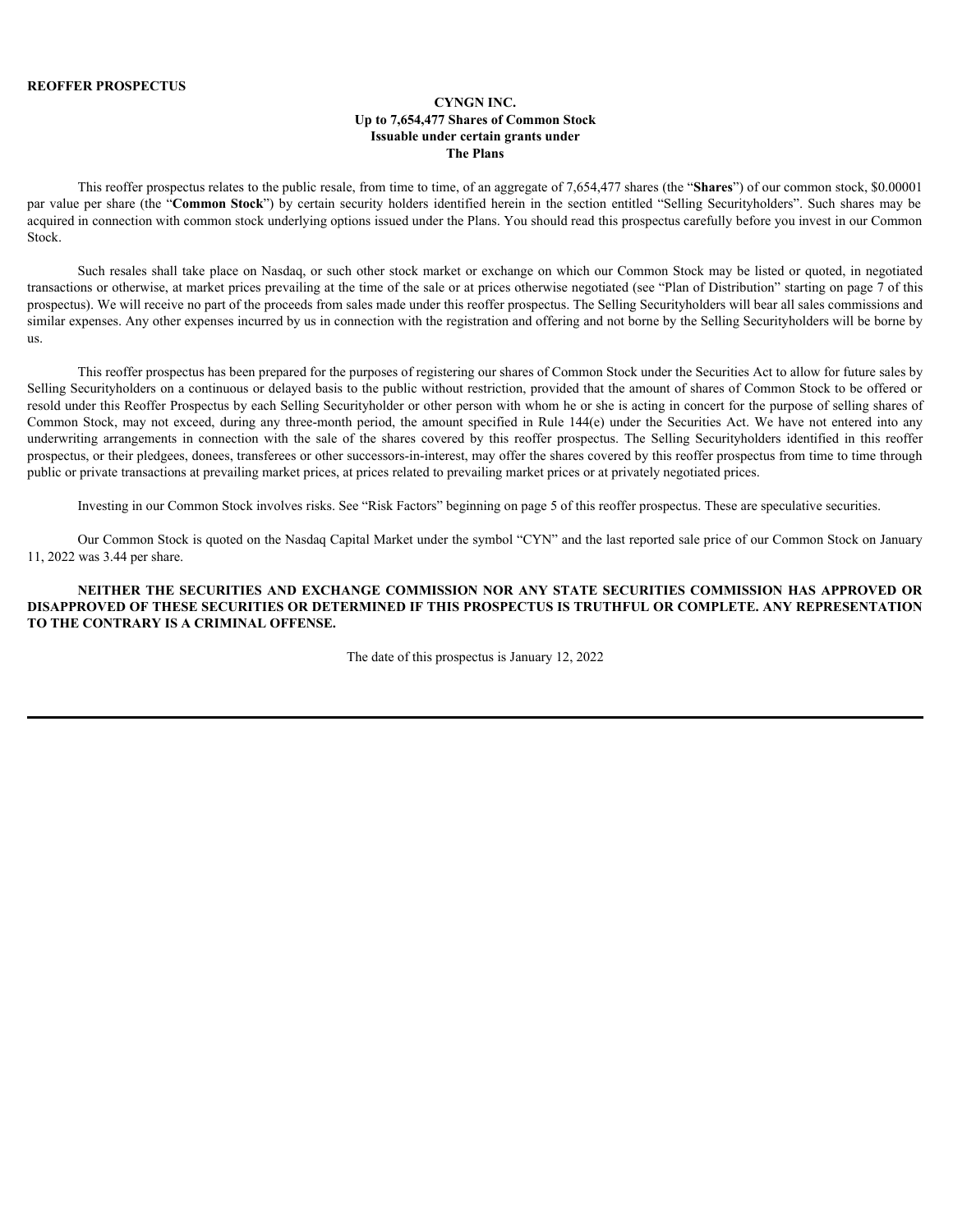# **CYNGN INC. TABLE OF CONTENTS**

|                                                                                     | Page |
|-------------------------------------------------------------------------------------|------|
|                                                                                     |      |
| <b>Cautionary Statement Regarding Forward-Looking Statements</b>                    | 11   |
| <b>Prospectus Summary</b>                                                           |      |
| <b>Risk Factors</b>                                                                 |      |
| Use of Proceeds                                                                     |      |
| <b>Selling Securityholders</b>                                                      |      |
| <b>Plan of Distribution</b>                                                         |      |
| <b>Legal Matters</b>                                                                |      |
| <b>Experts</b>                                                                      |      |
| <b>Incorporation of Certain Documents by Reference</b>                              |      |
| Disclosure of Commission Position on Indemnification For Securities Act Liabilities |      |
| <b>Where You can Find Additional Information</b>                                    | Q    |
|                                                                                     |      |

*Except where the context otherwise requires, the terms,* "*we,*" "*us,*" "*our*" *or* "*the Company,*" *refer to the business of Cyngn Inc., a Delaware corporation.*

i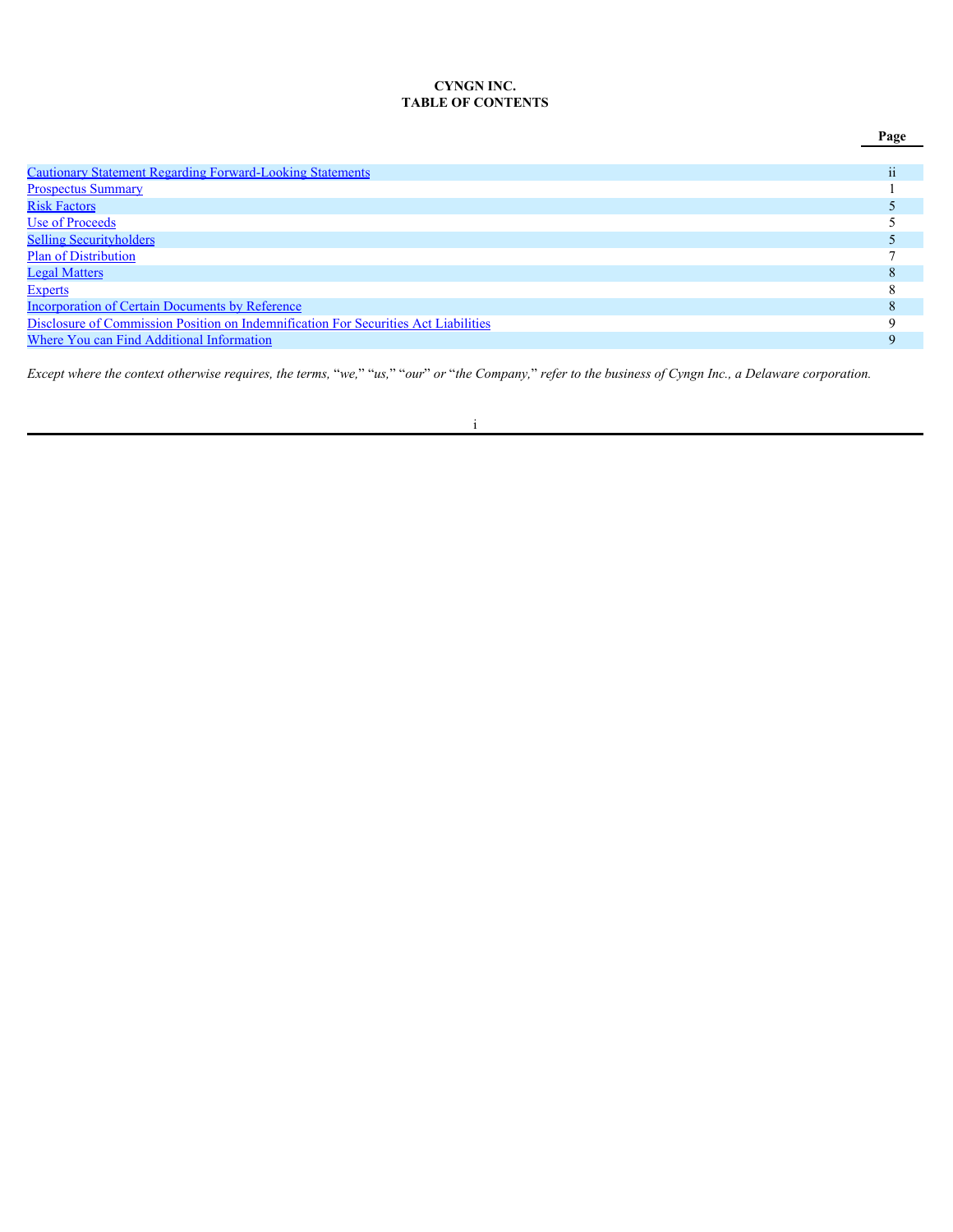### <span id="page-6-0"></span>**CAUTIONARY STATEMENT REGARDING FORWARD-LOOKING STATEMENTS**

This prospectus and the documents and information incorporated by reference in this prospectus include forward-looking statements within the meaning of Section 27A of the Securities Act of 1933, as amended, or the Securities Act, and Section 21E of the Securities Exchange Act of 1934, as amended, or the Exchange Act. These statements are based on our management's belie **CAUTIONARY STATEMENT REGARDING FORWARD-LOOKING STATEMENTS**<br>This prospectus and the documents and information incorporated by reference in this prospectus include forward-looking statements within the meaning<br>of Section 27 **CAUTIONARY STATEMENT REGARDING FORWARD-LOOKING STATEMENTS**<br>This prospectus and the documents and information incorporated by reference in this prospectus include forward-looking statements within the meaning<br>of Sectom 27A statements of historical fact. **CAUTIONARY STATEMENT REGARDING FORWARD-LOOKING STATEMENTS**<br>This prospectus and the documents and information incorporated by reference in this prospectus include forward-looking statements within the meaning<br>
for Scottin **CAUTIONARY STATEMENT REGARDING FORWARD-LOOKING STATEMENTS**<br>
(Is approprediate and one comments and information incorporated by reference in this prospectus includes forward-looking statements within the meaning<br>
Eventuage

All statements in this prospectus and the documents and information incorporated by reference in this prospectus that are not historical facts are forwardlooking statements. We may, in some cases, use terms such as "anticipates," "believes," "could," "estimates," "expects," "intends," "may," "plans," "potential," identify forward-looking statements.

Forward-looking statements are made based on management's beliefs, estimates and opinions on the date the statements are made and we undertake no applicable law. Although we believe that the expectations reflected in the forward-looking statements are reasonable, we cannot guarantee future results, levels of activity, performance or achievements.

assurances of future performance.

**CAUTIONARY STATEMENT REGARDING FORWARD-LOOKING STATEMENTS**<br>This properties and the documents and information incorporated by reference in this prospective include forward-looking statements within the meaning<br>and the Sec Information regarding market and industry statistics contained in this prospectus, including the documents that we incorporate by reference, is included based on information available to us that we believe is accurate. It is generally based on academic and other publications that are not produced for purposes of securities offerings or economic analysis. Forecasts and other forward-looking information obtained from these sources are subject to the same qualifications and the additional uncertainties accompanying any estimates of future market size, revenue and market acceptance of products and services. Except as required by U.S. federal securities laws, we have no obligation to update forward-looking information to reflect actual results or changes in assumptions or other factors that could affect those statements.

ii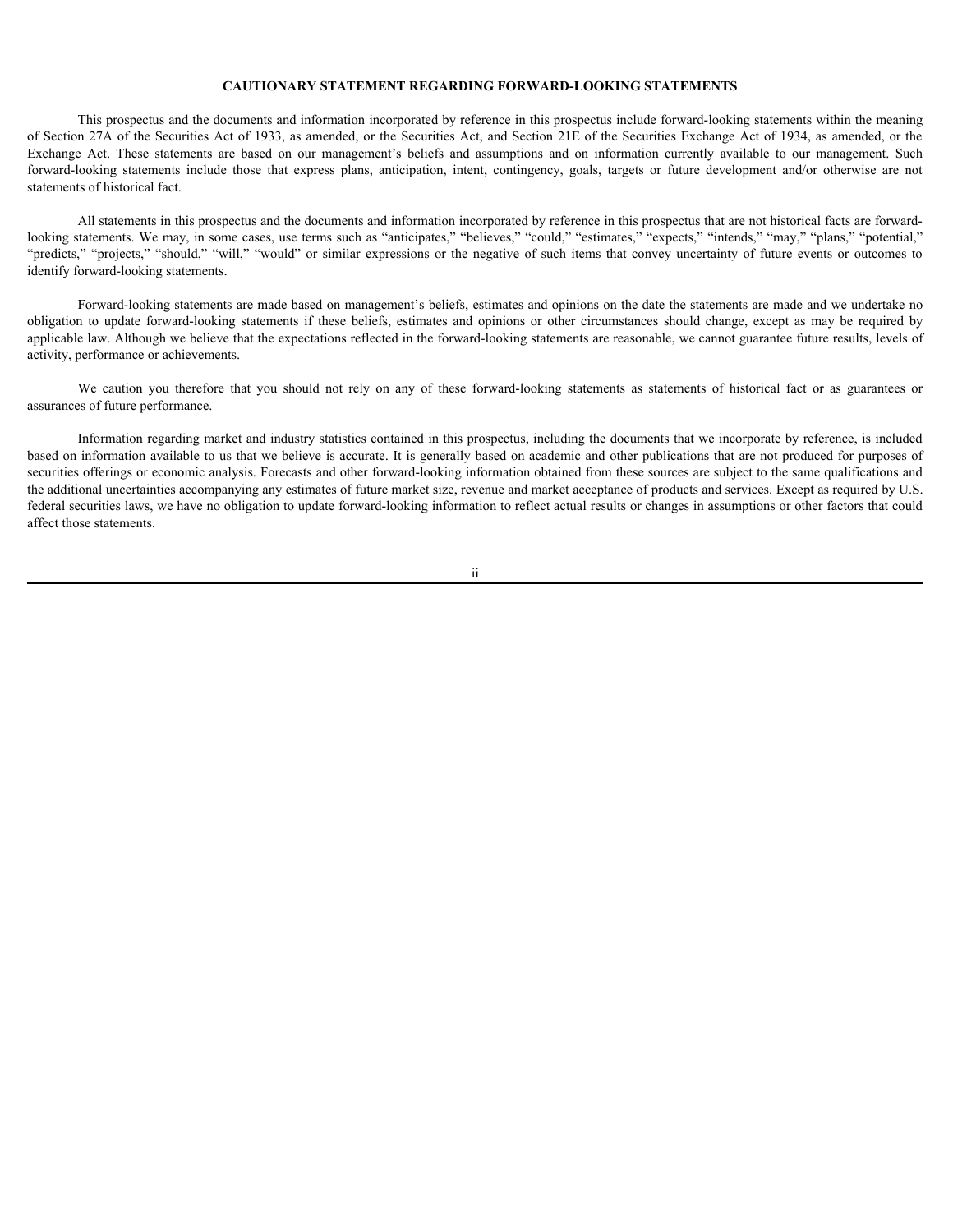#### <span id="page-7-0"></span>**PROSPECTUS SUMMARY**

*The Commission allows us to* ''*incorporate by reference*'' *certain information that we file with the Commission, which means that we can disclose important information to you by referring you to those documents. The information incorporated by reference is considered to be part of this prospectus, and information that we file later with the Commission will update automatically, supplement and/or supersede the information disclosed in this prospectus. Any statement contained in a document incorporated or deemed to be incorporated by reference in this prospectus shall be deemed to be modified or superseded for purposes of this prospectus to the extent that a statement contained in this prospectus or in any other document that also is or is deemed to be incorporated by reference in this prospectus modifies or supersedes such statement. Any such statement so modified or superseded shall not be deemed, except as so modified or superseded, to constitute a part of this prospectus. You should read the following summary together with the more detailed information regarding our company, our Common Stock and our financial statements and notes to those statements appearing elsewhere in this prospectus or incorporated herein by reference.*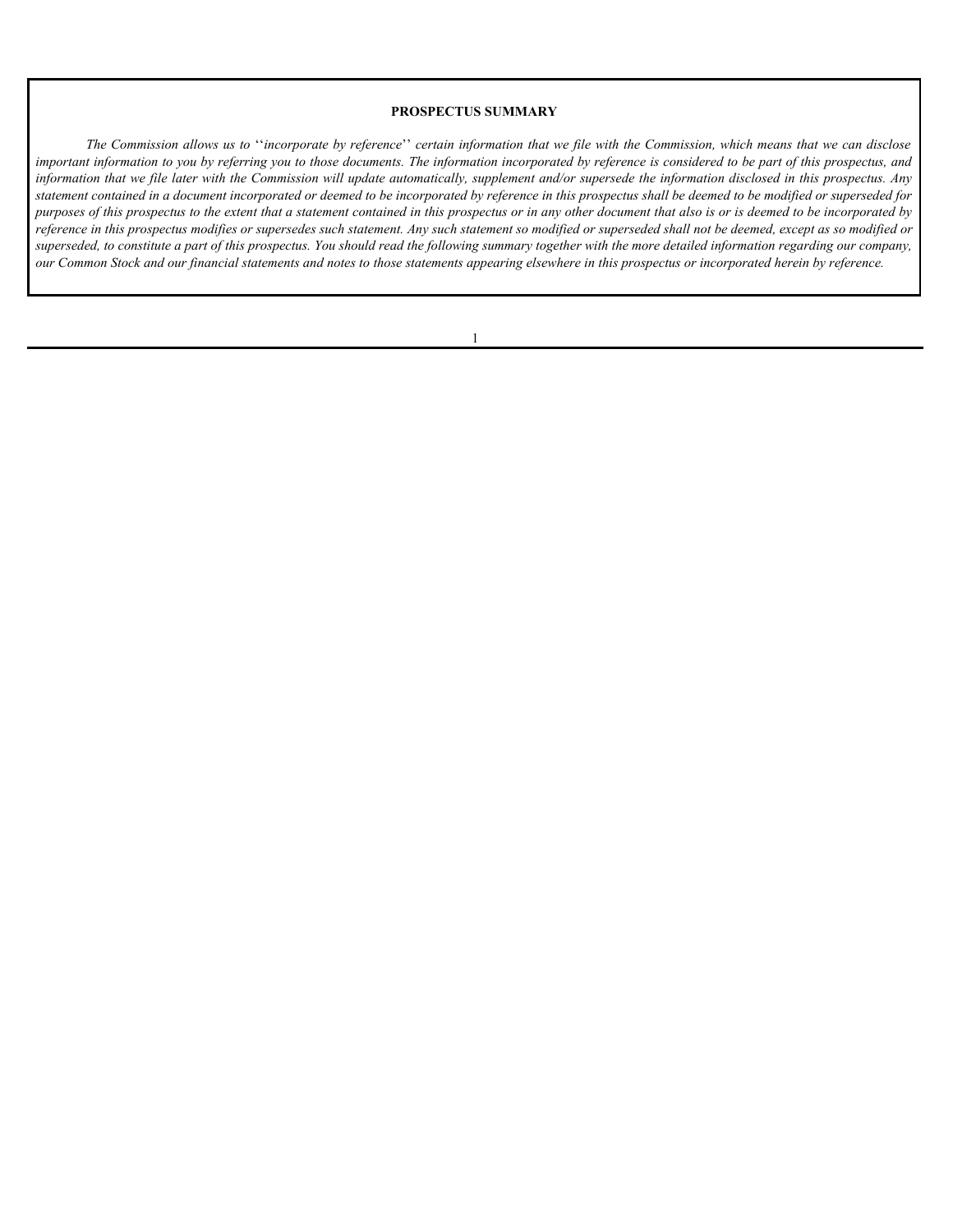#### **Our Company**

**Our Company**<br> **Our Company**<br>
We are an autonomous vehicle (AV) technology company that is focused on addressing industrial uses for autonomous vehicles. We believe that<br>
igial innovation is needed to enable adoption of au technological innovation is needed to enable adoption of autonomous industrial vehicles that will address the substantial industry challenges that exist today. commitment.

**Our Company**<br> **Our Company**<br>
We are an autonomous vehicle (AV) technology company that is focused on addressing industrial uses for autonomous vehicles. We believe that<br>
technological imovation is needed to enable adoptio **Our Company**<br> **Our Company**<br>
We are an autonomous vehicle (AV) technology company that is focused on addressing industrial uses for autonomous vehicles. We believe that<br>
giard innovation is needed to enable adoption of au situational conditions and diverse regulations. These differences in operational design domains (ODD) will be major factors that make proliferation of industrial **Our Company**<br>
We ure an untonomous vehicle (AV) technology company that is focused on addressing industrial uses for untonomous sehicles. We believe that<br>technological imovation is receded to enable adoption of automomous **Our Company**<br>We are an autonomous vehicle (AV) technology company that is focused on addressing industrial tuses for autonomous vehicles. We believe that<br>technological imnovation is needed to enable dooption of autonomous facilities (especially those belonging to a single end customer that operates similarly at different sites) share much more in common than different cities do. Furthermore, our end customers own their infrastructure and can make changes more easily than governments can on public roadways. **Variation Conserver Company**<br>
We are an autonomous vehicle (AV) technology company hat is focused on addressing industrial uses for autonomous vehicles. We believe that  $\text{c}$  the discussion incompany and is focused o **Our Company**<br>
We are an autonomous vehicle (AV) technology company that is fecused on addressing industrial uses for autonomous vehicles. We believe that<br>technological innevarion is needed to enable dedptivo of automomou **Cy** are an autonomous vehicle (AV) technology company that is focused on addressing industrial uses for autonomous vehicles. We believe that<br>pull mnosine is needed to embedde and automomous material vehicles that will ald **Cy** are an autonomous vehicle (AV) technology company that is focused on addressing industrial uses for autonomous vehicles. We believe that a suite could consider the subset of the machine of automous including the subse **Continuously continuously continuously continuously continuously continuously and models are algorithms and models and models and models and models and models and models and models and the simulation of antical velocity c Our Company**<br>
We are an guess one and the entitled (AV) technology company that is forested on addressing industrial uses for auseanonsa vehicles. We believe that the entitled integrals including in alleges induced integ We are an automomous vehicle (NV) underslope company that is forested on delivers includes the relationship is compatible that is the state of the state of the state of the state of the state of the state of the state of

solution that we believe will drive pervasive proliferation of industrial autonomy and create value for customers at every stage of their journey towards full automation and the adoption of Industry 4.0.

EAS is a suite of technologies and tools that we divide into three complementary categories:

- 1. *DriveMod*, our modular industrial vehicle autonomous driving software;
- aggregating/analyzing data; and
- ensure that data collected in the field can be applied to validating new releases.

narrow uses. Unlike these specialized vehicles, EAS can be compatible with existing vehicle assets in addition to new vehicles that have been purpose built for flexible autonomous services, we aim to remove barriers to industry adoption.

We understand that scaling of autonomy solutions will require an ecosystem made up of different technologies and services that are enablers for AVs. Our approach is to forge strategic collaborations with complementary technology providers that accelerate AV development and deployment, provide access to new markets, and create new capabilities. Our focus on designing DriveMod to be modular will combine with our experience deploying AV technology on diverse industrial vehicle form factors, which will be difficult for competitors to replicate.

We expect our technology to generate revenue through two main methods: deployment and EAS subscriptions. Deploying our EAS requires us and our integration partners to work with a new client to map the job site, gather data, and install our AV technology within their fleet and site. We anticipate that new deployments will yield project-based revenues based on the scope of the deployment. After deployment, we expect to generate revenues by offering EAS through a Software as a Service (SaaS) model, which can be considered the AV software component of Robotics as a Service (RaaS). Although we have not offered, and have no present intention to offer, the robotic assets ourselves directly to the end customer, our software can be part of a combined offering with third parties, such as an OEM.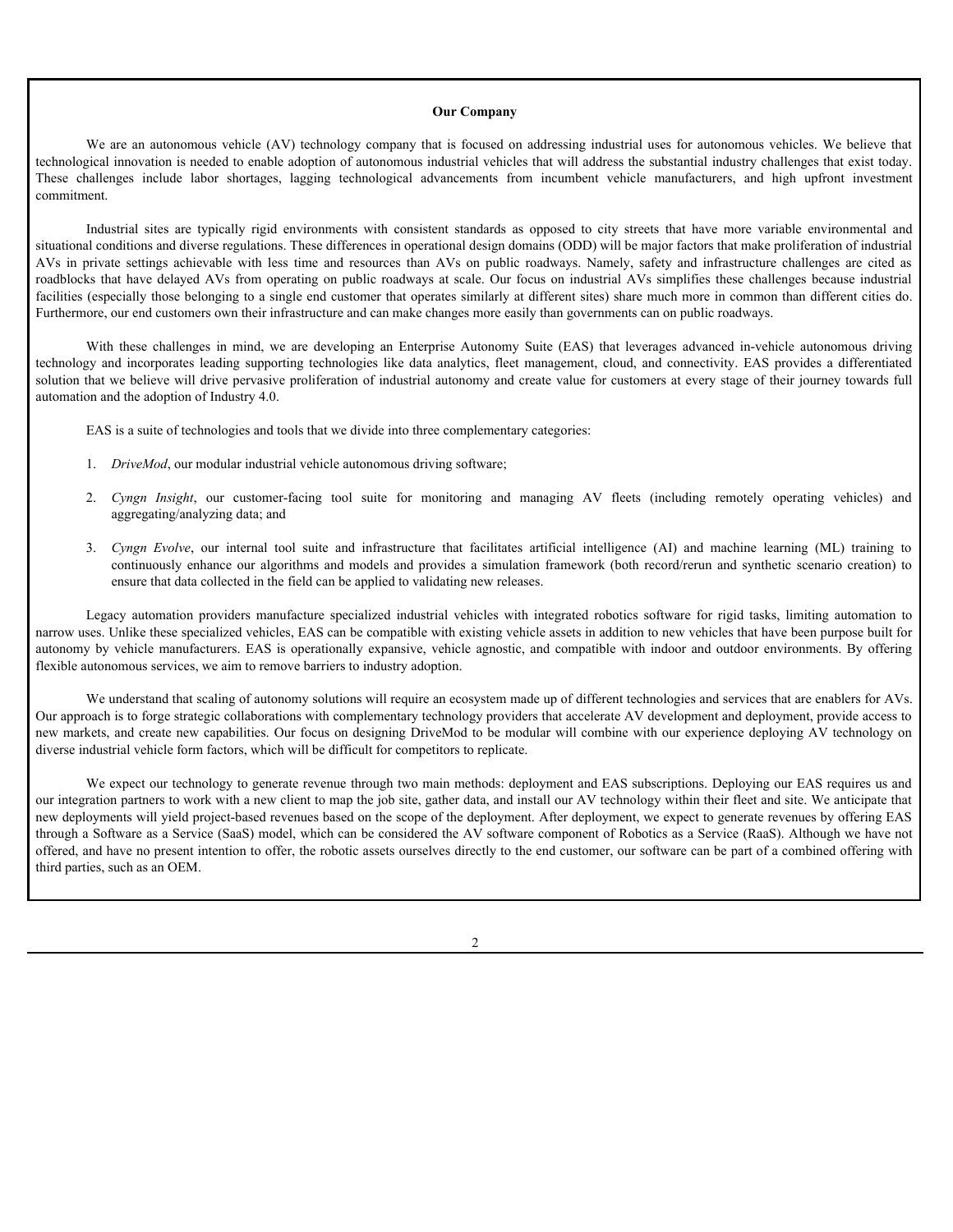RaaS is a subscription model that allows customers to use robots/vehicles without purchasing the hardware assets upfront. We will seek to achieve capabilities as organizations transition into full industrial autonomy.

RaaS is a subscription model that allows customers to use robots/vehicles without purchasing the hardware assets upfront. We will seek to achieve sustained revenue growth largely from ongoing SaaS-style EAS subscriptions t At this time, EAS is available as a private beta release. Early versions of EAS have been deployed with customers in the past, including an unpaid customer trial in 2017 and a paid customer pilot in 2018, which ended in 2019. We do not currently have any customers, and we do not currently have recurring revenues from EAS. We plan to engage with select customers for limited paid deployments of our EAS beta release over the next 18-24 months (beta phase). Further, we expect EAS to continually be developed and enhanced according to evolving customer needs in the future, which will take place concurrently while other features of EAS are commercialized as is typical in software products.

During the beta phase, we will prepare EAS for scaled commercialization that is targeted in 2024. Key activities that will occur during the beta phase **ERENS** is a subscription model that allows customers to use robus/sebicles without purchasing the hurdware assets splinat We will seek to achieve<br>sustained revenue growth targetly from one<br>ong SanS-style EAS subscriptions experience with beta customers, increasing customer support, and conducting paid beta deployments of increasing scale with select customers. We estimate the costs to prepare EAS for scaled commercialization to be roughly \$18M-\$23M and expect the limited paid beta deployments to offset some of the ongoing R&D Kants is a subscription model that allows customers to use robots'vehicles viihout parchasing the hardware assets upforat. We will seek to achieve<br>sustained revenue growth largely from ongoing Sats-style EAS subscriptions RaaS is a subscription model that allows customers to use mbots/vehicles without purchasing the hardware assets upform. We will seek to achieve<br>sustained revenue growth largely from ongoing SaiS-stiyle EAS subscriptions t recurring revenues to begin in 2024, which we expect to drive additional spending in sales, marketing, and customer support while EAS continues to undergo technology and product feature enhancements on an ongoing basis. Read is a mbest<br>jetism model datathers customers to use rebeut-vehicles without purchaing de hardware assets upfor<br>at. We will seek to increase provisions that all mothers. Sure the<br>securities are seeking in Security in t Real is a subscription tool data the outside the studies with the properties and we have a studies to a subscription of the different studies of the method with the control of the control of the control of the studies or o

Our go-to-market strategy is to acquire new customers that use industrial vehicles in their mission-critical and daily operations by (a) leveraging the relationships and existing customers of our network of strategic partners, (b) bringing AV capabilities to industrial vehicles as a software service provider, and (c) executing a robust in-house sales and marketing effort to nurture a pipeline of industrial organizations. Our focus is on acquiring new customers who are either looking (a) to embed our technology into their vehicle product roadmaps or (b) to apply autonomy to existing fleets with our vehicle retrofits. In turn, our customers are any organizations that could benefit from our EAS solution, including original equipment manufacturers (OEM) that supply industrial vehicles, end customers that operate their own industrial vehicles, or service providers that operate industrial vehicles for end customers.

believe Cyngn is uniquely positioned to deliver a dynamic autonomy solution via our EAS to a wide variety of industrial uses. Our long-term vision is for EAS to become a universal autonomous driving solution with minimal marginal cost for companies to adopt new vehicles and expand their autonomous fleets across new deployments. We have deployed DriveMod software on nine different vehicle form factors that range from stockchasers and stand-on floor scrubbers to proof-of-concept projects. Of these deployments, two were at customer sites. For one deployment we were paid \$166,000 and the other was part of our normal R&D activities. stehnology and product feature antanements on an organize basis.<br>The positive company is to acquie to seattle and the interesting of the median of the interesting of the company of the company of the company of the and the Our go-to-marker strategy is to sequire now eurosters that use indexed is volations in electrical and disky operations by correspond the consense of the anset of the anset of handelines as sources and sources are sources and a robot in-both substantial effects in the matter is pleider of industrial operations. Our fores is no acquiring one contents of  $\mu$  is a release of  $\mu$  is a release of  $\mu$  is a release of  $\mu$  is a release of  $\mu$ 

Our strategy upon establishing a customer relationship with an OEM, is to seek to embed our technology into their vehicle roadmap and expand our services to their many clients. Once we solidify an initial AV deployment with a customer, we intend to seek to expand within the site to additional vehicle platforms and/or expand the use of similar vehicles to other sites operated by the customer. This "land and expand" strategy can repeat iteratively across new vehicles and sites and is at the heart of why we believe industrial AVs that operate in geo-fenced, constrained environments are poised to create value.

Meanwhile, over \$16B has been invested into passenger AV development over the last several years with negligible revenues generated and constant delays<sup>3</sup>. The \$200B industrial equipment market (projected in 2027) is substantial, but it does not justify billions of dollars of annual research & development spend. These leading passenger AV companies must take the approach of first capturing the trillion-dollar markets of passenger AV to achieve their desired returns.

# **Corporate Information**

The Company was originally incorporated in the State of Delaware on February 1, 2013, under the name Cyanogen, Inc. or Cyanogen. The Company platform.

including mobile phone OEMs, content providers and leading technology partners.

In 2016 the Company's management and board of directors, determined to pivot its product focus and commercial direction from the mobile device and telecom space to industrial and commercial autonomous driving. In May 2017, the Company changed its name to Cyngn Inc.

Our principal business address is 1015 O'Brien Dr., Menlo park, CA 94025. We maintain our corporate website at *https://cyngn.com*. The reference to our website is an inactive textual reference only. The information that can be accessed through our website is not part of this reoffer prospectus.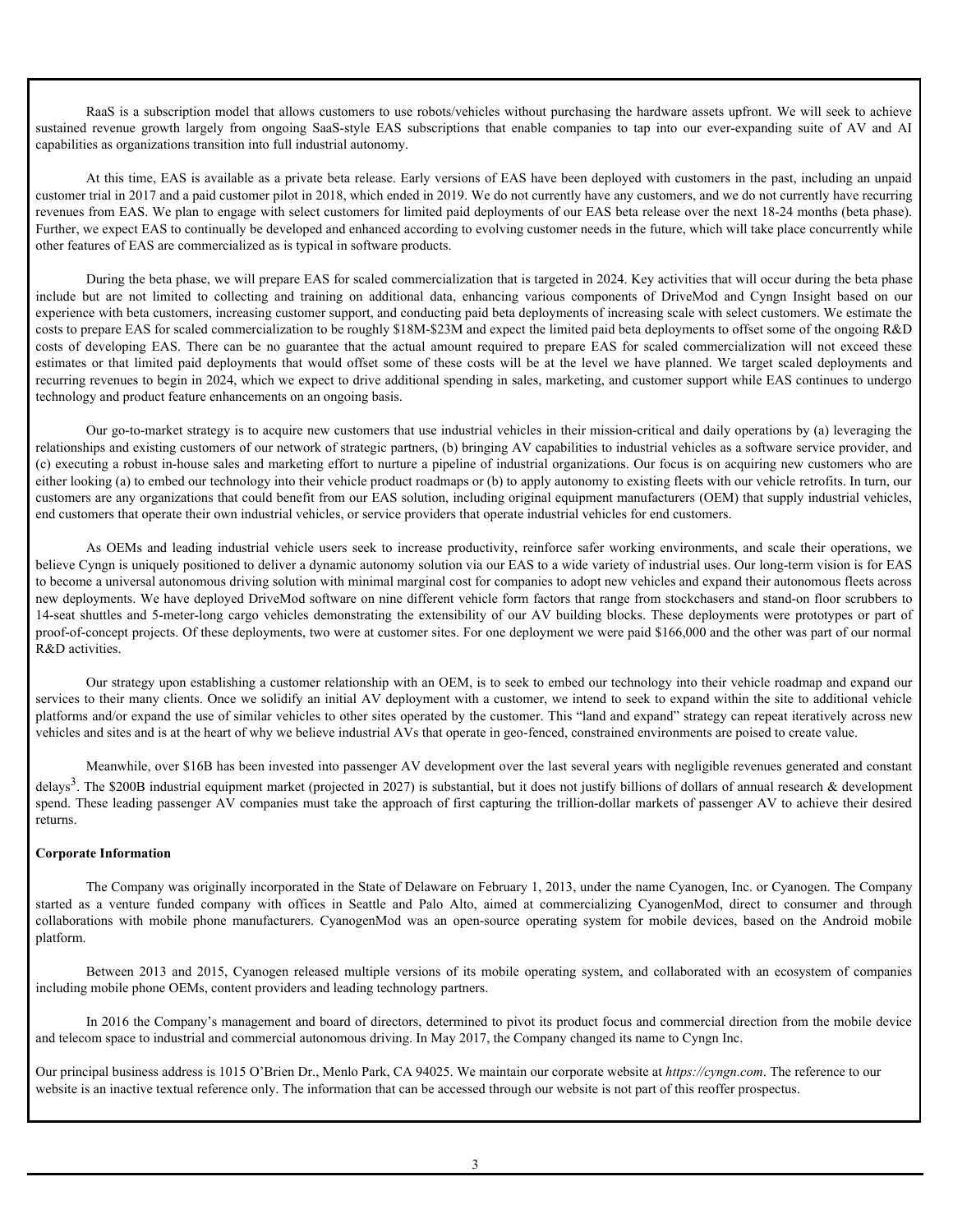|                                  | <b>THE OFFERING</b>                                                                                                                                                                                                                                                                                                                                       |
|----------------------------------|-----------------------------------------------------------------------------------------------------------------------------------------------------------------------------------------------------------------------------------------------------------------------------------------------------------------------------------------------------------|
| <b>Outstanding Common Stock:</b> | 26,434,285 shares of our Common Stock are outstanding as of January 11, 2021.                                                                                                                                                                                                                                                                             |
| <b>Common Stock Offered:</b>     | Up to 7,654,477 shares of Common Stock for sale by the selling securityholders (which include our executive officers<br>and directors) for their own account pursuant to the Plans.                                                                                                                                                                       |
| <b>Selling Securityholders:</b>  | The selling securityholders are set forth in the section entitled "Selling Securityholders" of this reoffer prospectus on<br>page 5. The amount of securities to be offered or resold by means of the reoffer prospectus by the designated selling<br>securityholders may not exceed, during any three month period, the amount specified in Rule 144(e). |
| Use of proceeds:                 | We will not receive any proceeds from the sale of our Common Stock by the selling securityholders. We would,<br>however, receive proceeds upon the exercise of the stock options by those who receive options under the Plans and<br>exercise such options for cash. Any cash proceeds will be used by us for general corporate purposes.                 |
| <b>Risk Factors:</b>             | The securities offered hereby involve a high degree of risk. See "Risk Factors."                                                                                                                                                                                                                                                                          |
|                                  | <b>CYN</b>                                                                                                                                                                                                                                                                                                                                                |
| Nasdaq trading symbol:           |                                                                                                                                                                                                                                                                                                                                                           |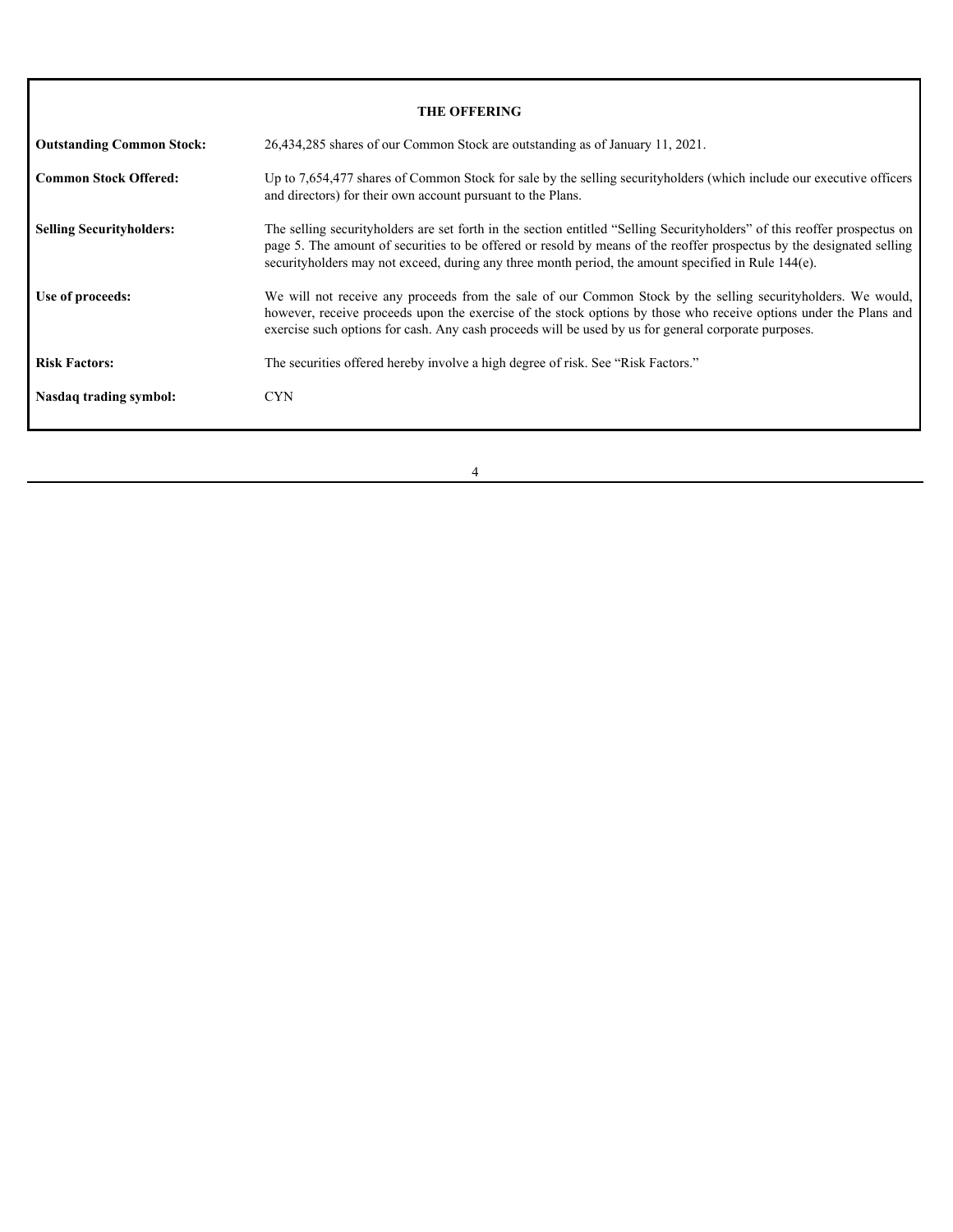# <span id="page-11-0"></span>**RISK FACTORS**

*An investment in shares of our Common Stock is highly speculative and involves a high degree of risk. We face a variety of risks that may affect our operations or financial results and many of those risks are driven by factors that we cannot control or predict. Before investing in our Common Stock, you should carefully consider the risks below and set forth under the caption* "*Risk Factors*" *in our Prospectus for our initial public offering, filed with the Securities and Exchange Commission on October 12, 2021, which are incorporated by reference herein, and subsequent reports filed with the SEC, together with the financial and other information contained or incorporated by reference in this prospectus. If any of these risks actually occurs, our business, prospects, financial condition and results of operations could be materially adversely affected. In that case, the trading price of our Common Stock would likely decline and you may lose all or a part of your investment. Only those investors who can bear the risk of loss of their entire investment should invest in our Common Stock.* **EXERENTIONS**<br> **EXERCIONS**<br>
WE ARRESS FACTORS<br>
We are *trial strength* and many of those ratio are developed podcator and involved a register device a variety of risks that may affect our<br>
consistence of relation and any

# <span id="page-11-1"></span>**USE OF PROCEEDS**

The shares which may be sold under this reoffer prospectus will be sold for the respective accounts of each of the Selling Securityholders listed herein (which includes our executive officers and directors). Accordingly, we will not realize any proceeds from the sale of the shares of our Common Stock. We will receive proceeds from the exercise of the options; however, no assurance can be given as to when or if any or all of the options will be exercised. If any options are exercised, the proceeds derived therefrom will be used for working capital and general corporate purposes. All expenses of the registration of the shares will be paid by us. See "Selling Securityholders" and "plan of Distribution." ITS ODER THE SIMEST THE SIME STONE WAS USED OF PROCEEDS<br>
The share of the streament of the streaments of the contemption with the streament of the respect to contemption of the streament of the contemption of the streamen

#### <span id="page-11-2"></span>**SELLING SECURITYHOLDERS**

transferees and other successors-in-interest that receive their securities from a Selling Securityholder as a gift, partnership distribution or other non-sale related transfer after the date of this prospectus to resell the shares when and as they deem appropriate. The Selling Securityholders acquired, or may acquire, these shares from us pursuant to the plans. The shares may not be sold or otherwise transferred by the Selling Securityholders unless and until the applicable awards vest and are exercised, as applicable, in accordance with the terms and conditions of the plans. The process derived these of our librarial of shares in the column increase that we collumn the shares in the column state of the shares in the shares were column to the shares were column to the shares were column to the

The following table sets forth:

- the name of each Selling Securityholder;
- the position(s) or office of each Selling Securityholder;
- the number and percentage of shares of our Common Stock that each Selling Securityholder beneficially owned as of January 3, 2022 prior to the offering for resale of the shares under this prospectus;
- the number of shares of our Common Stock that may be offered for resale for the account of each Selling Securityholder under this prospectus; and
- the number and percentage of shares of our Common Stock to be beneficially owned by each Selling Securityholder after the offering of the resale shares (assuming all of the offered resale shares are sold by such Selling Securityholder).

Securityholders may offer all or part of the shares of Common Stock, which they own pursuant to the offering contemplated by this reoffer prospectus, and because its offering is not being underwritten on a firm commitment basis, no estimate can be given as to the amount of shares that will be held upon termination of this offering.

Securityholder may offer under this prospectus. We do not know how long the Selling Securityholders will hold the shares before selling them or how many shares they will sell. The shares of our Common Stock offered by this prospectus may be offered from time to time by the Selling Securityholders listed below. We cannot assure you that any of the Selling Securityholders will offer for sale or sell any or all of the shares of Common Stock offered by them by this prospectus.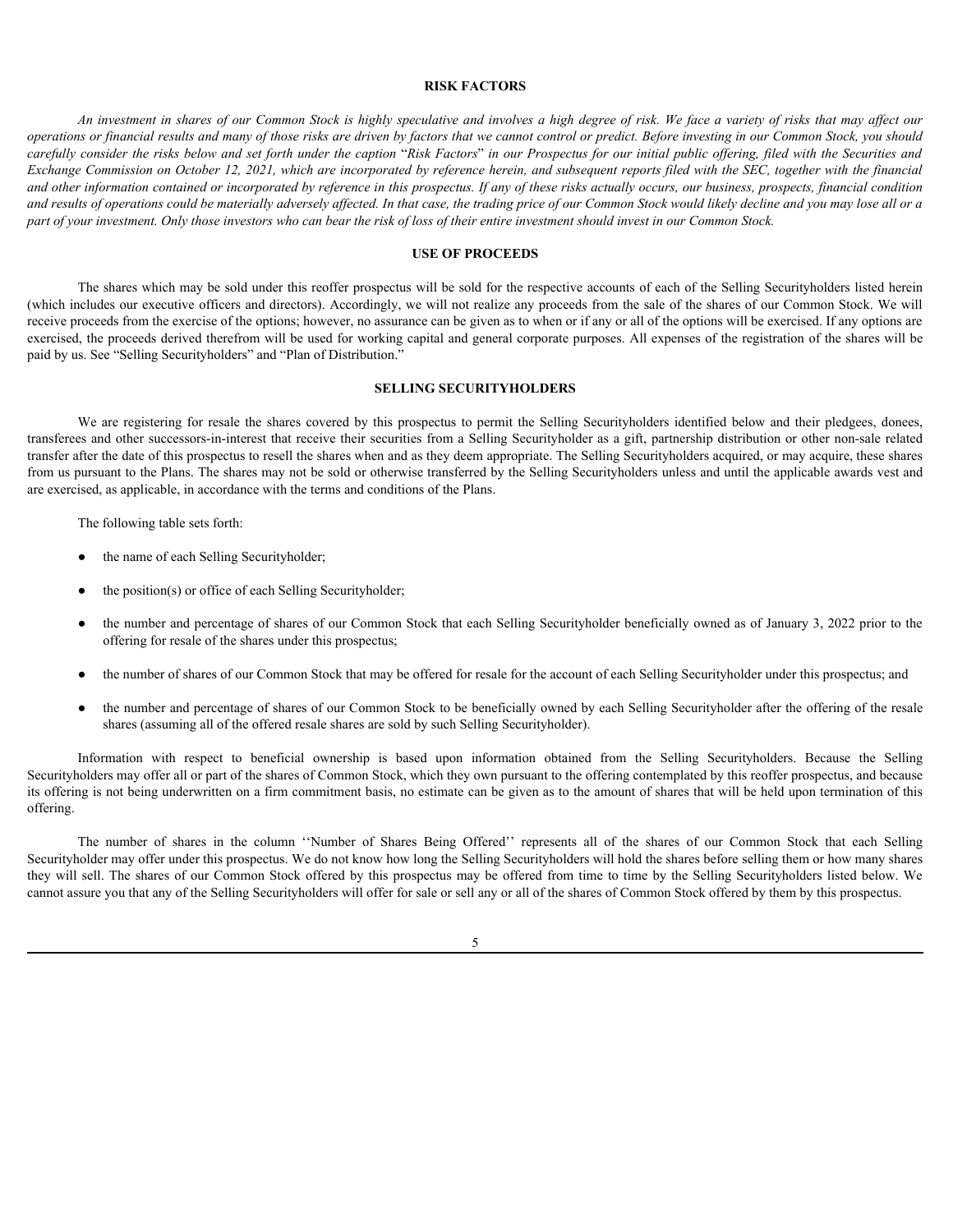|                                                             | <b>Number of Shares Beneficially</b><br><b>Owned Prior to Offering (1)</b> |                | Number of<br><b>Shares Being</b> |               | <b>Number of Shares Beneficially</b><br><b>Owned After Offering (2)</b> |  |
|-------------------------------------------------------------|----------------------------------------------------------------------------|----------------|----------------------------------|---------------|-------------------------------------------------------------------------|--|
| <b>Securityholders</b>                                      | Number                                                                     | Percent<br>(%) | <b>Offered</b>                   | <b>Number</b> | Percent $(\% )$                                                         |  |
| Lior Tal (Chief Executive Officer, Chairman of the Board of |                                                                            |                |                                  |               |                                                                         |  |
| Directors and Director)                                     | 5,365,004(3)                                                               | 16.87%         | 6,965,004(3)                     |               |                                                                         |  |
| Donald Alvarez (Chief Financial Officer)                    | 0(4)                                                                       |                | 400,000(4)                       |               |                                                                         |  |
| Ben Landen (Vice-President of Business Development)         | 90,625(5)                                                                  |                | 250,000(5)                       |               |                                                                         |  |
| Karen Macleod (Director)                                    | 19,737(6)                                                                  |                | 19,737(6)                        |               |                                                                         |  |
| Colleen Cunningham (Director)                               | 9,868(7)                                                                   |                | 9,868(7)                         |               |                                                                         |  |
| James McDonnell (Director)                                  | 9,868(8)                                                                   |                | 9,868(8)                         |               |                                                                         |  |

\* less than 1%

(1) The number and percentage of shares beneficially owned is determined in accordance with Rule 13d-3 of the Securities Exchange Act of 1934, as amended, and the information is not necessarily indicative of beneficial ownership for any other purpose. Under such rule, beneficial ownership includes any shares as to which the Selling Securityholder has sole or shared voting power or investment power and also any shares which the Selling Securityholder has the right to acquire within 60 days. Applicable percentage ownership is based on 26,434,285 shares of Common Stock outstanding as of January 3, 2022.

- (2) Assumes that all shares of Common Stock to be offered, as set forth above, are sold pursuant to this offering and that no other shares of Common Stock are acquired or disposed of by the Selling Securityholders prior to the termination of this offering. Because the Selling Securityholders may sell all, some or none of their shares of Common Stock or may acquire or dispose of other shares of Common Stock, no reliable estimate can be made of the aggregate number of shares of Common Stock that will be sold pursuant to this offering or the number or percentage of shares of Common Stock that each Selling Securityholder will own upon completion of this offering.
- (3) Represents 5,365,004 shares issuable upon exercise of options that are fully vested. Does not include 1,600,000 shares issuable upon exercise of options, of which 400,000 shares of the total option will vest on the one year anniversary of the date of grant of July 26, 2021. Thereafter, for the next 12 months, 33,333 shares shall vest monthly, such that on the second anniversary of the date of grant an additional 400,000 shares of the total option will vest. Thereafter, for the next 48 months 16,667 shares of the option will vest monthly until the option is fully vested on the 6th anniversary of the date of grant.
- (4) Does not include 400,000 shares issuable upon exercise of options, of which 25% shall vest after the one year anniversary of the grant date of June 1, 2021 with the remainder vesting thereafter in equal amounts over three years.
- (5) Represents 90,625 shares issuable upon exercise of options which have fully vested. Does not include (i) 59,375 shares issuable upon exercise of options which are not fully vested and (ii) 100,000 shares issuable upon exercise of options, of which 25% of the grant or 25,000 stock options, vest after the one year anniversary of the date of grant of July 26, 2021 with the remainder vesting monthly thereafter in equal amounts over three years.
- (6) Consists of 19,737 shares issuable upon exercise of options that are fully vested.
- (7) Consists of 9,868 shares issuable upon exercise of options that are fully vested.
- (8) Consists of 9,868 shares issuable upon exercise of options that are fully vested.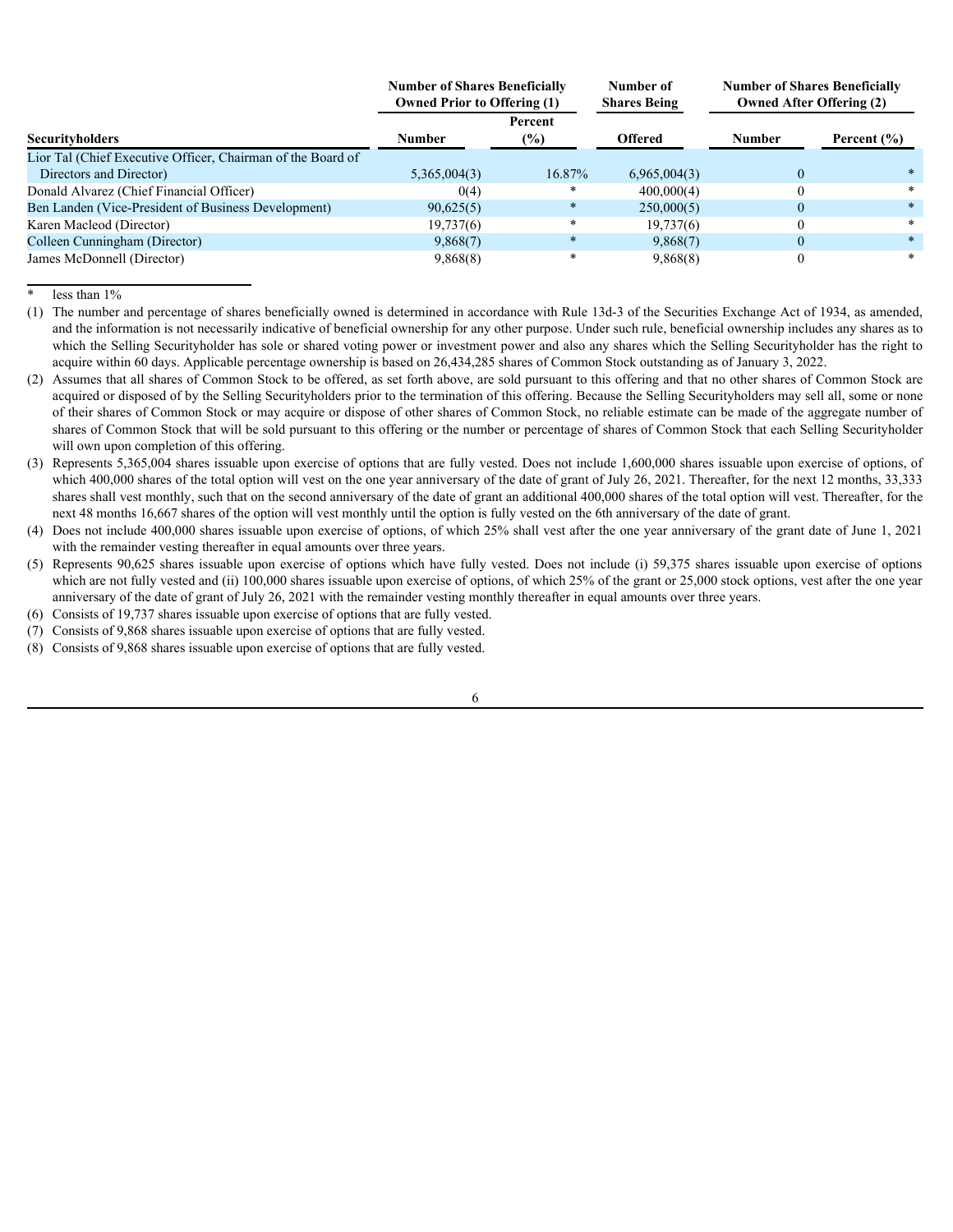#### <span id="page-13-0"></span>**PLAN OF DISTRIBUTION**

We are registering the Shares covered by this prospectus to permit the Selling Stockholders to conduct public secondary trading of these Shares from time to time after the date of this prospectus. We will not receive any of the proceeds of the sale of the Shares offered by this prospectus. The aggregate proceeds to the Selling Stockholders from the sale of the Shares will be the purchase price of the Shares less any discounts and commissions. We will not pay any brokers' or underwriters' discounts and commissions in connection with the registration and sale of the Shares covered by this prospectus. The Selling Stockholders reserve the right to accept and, together with their respective agents, to reject, any proposed purchases of Shares to be made directly or through agents.

The Shares offered by this prospectus may be sold from time to time to purchasers:

- directly by the Selling Stockholders, or
- through underwriters, broker-dealers or agents, who may receive compensation in the form of discounts, commissions or agent's commissions from the Selling Stockholders or the purchasers of the Shares.

**PLAN OF DISTRIBUTION**<br> **PLAN OF DISTRIBUTION**<br>
We are registering the Shares covered by this prospectus to permit the Selling Stockholders to conduct public secondary trading of these Shares from time<br>
the the date of thi **PLAN OF DISTRIBUTION**<br>
We use regulation of this momentum We will not travely such the Security to commission concelerations of the commissions or the concession of the Securities of the Securities any objective the comm **PLAN OF DISTRIBETTON**<br>
We are registering the Shares covered by this prospectus. To evaluate for the Selling Stechholders for conduct public secondary trading of these Shares from time<br>
string Studeholders from the commis requirements of the Securities Act and may be subject to certain statutory liabilities under the Securities Act and the Securities Exchange Act of 1934, as amended **EXA OV DISTRIBUTION**<br>
We are registed in prospectus. We will not necessary permit the Selling Stockholders to enduct public secondary indiag of these Shares from time<br>storing stockholders from the simulation to the prospe requirements of the Securities Act. To our knowledge, there are currently no plans, arrangements or understandings between the Selling Stockholders and any underwriter, broker-dealer or agent regarding the sale of the Shares by the Selling Stockholders.

The Shares may be sold in one or more transactions at:

- fixed prices;
- prevailing market prices at the time of sale;
- prices related to such prevailing market prices;
- varying prices determined at the time of sale; or
- negotiated prices.

These sales may be effected in one or more transactions:

- on any national securities exchange or quotation service on which the Shares may be listed or quoted at the time of sale, including Nasdaq;
- in the over-the-counter market;
- in transactions otherwise than on such exchanges or services or in the over-the-counter market;
- any other method permitted by applicable law; or
- through any combination of the foregoing.

These transactions may include block transactions or crosses. Crosses are transactions in which the same broker acts as an agent on both sides of the trade.

At the time a particular offering of the Shares is made, a prospectus supplement, if required, will be distributed, which will set forth the name of the Selling Stockholders, the aggregate amount of Shares being offered and the terms of the offering, including, to the extent required, (1) the name or names of any underwriter, broker-dealer or agent regarding the sake of the Shares by the Selling Stockholders<br>
• Cock places.<br>
• Prevailing market proces at the time of sake,<br>
• prices related to such prevailing market prices;<br>
• varyi discounts, commissions or concessions allowed or reallowed to be paid to broker-dealers.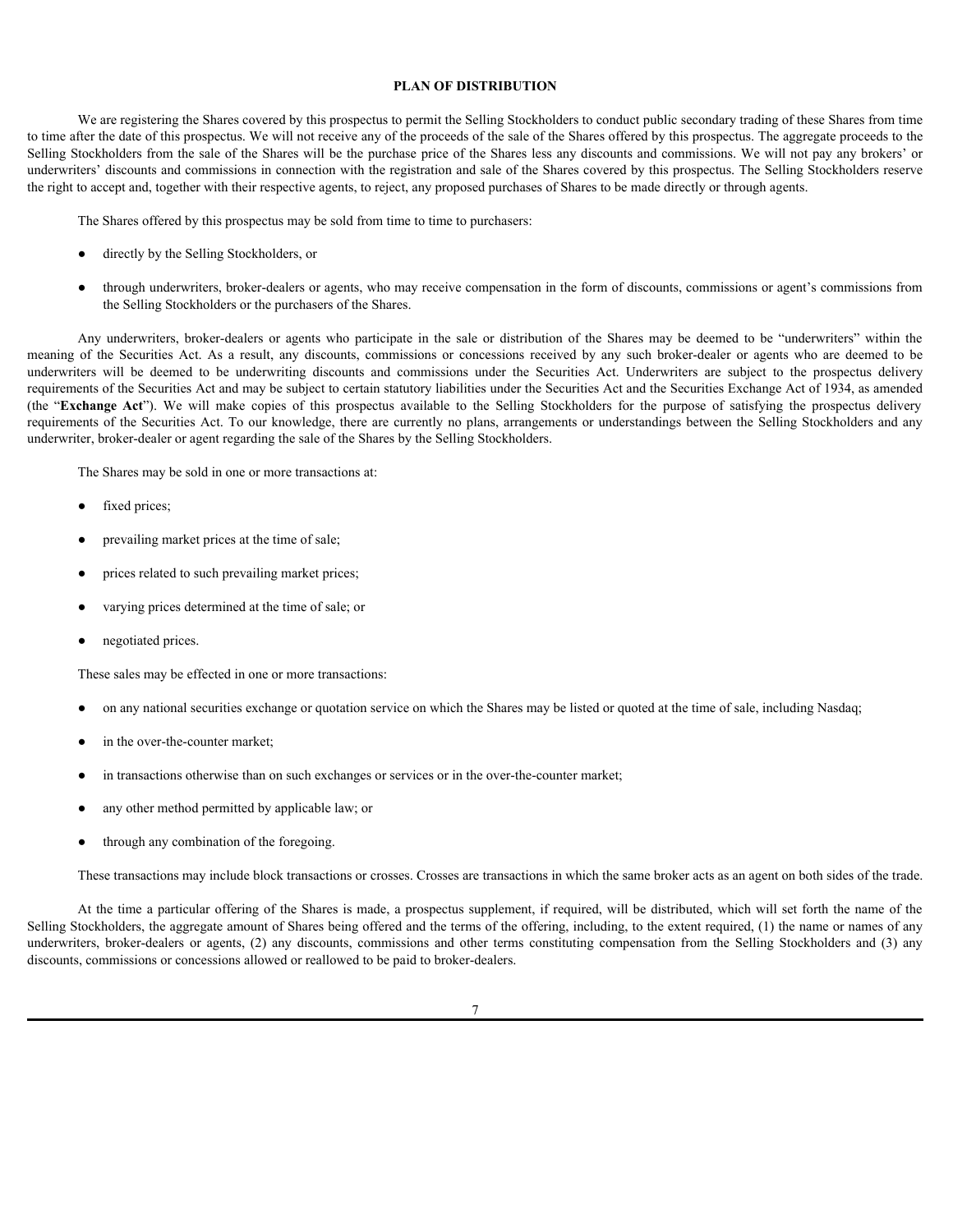The Selling Stockholders will act independently of us in making decisions with respect to the timing, manner, and size of each resale or other transfer. There can be no assurance that the Selling Stockholders will sell any or all of the Shares under this prospectus. Further, we cannot assure you that the Selling The Selling Stockholders will act independently of us in making decisions with respect to the timing, manner, and size of each resale or other transfer.<br>There can be on assume that the Selling Stockholders will sell any or prospectus that qualify for sale under Rule 144 of the Securities Act may be sold under Rule 144 rather than under this prospectus. The Shares may be sold in some states only through registered or licensed brokers or dealers. In addition, in some states the Shares may not be sold unless they have been registered or qualified for sale or an exemption from registration or qualification is available and complied with. The Selling Stockholders will act independently of us in making decisions with respect to the timing, manner, and size of each result or other transfer, becausing the brokers will not for the Shares under the involvident w Isbe a naisomete that the Soliting Sootholders will all any or all of the Shores units are properties. In endominate you can be a strained as the constraints of the file of the Shores of the dentity for all all the prope

The Selling Stockholders and any other person participating in the sale of the Shares will be subject to the Exchange Act. The Exchange Act rules include, without limitation, Regulation M, which may limit the timing of purchases and sales of any of the Shares by the Selling Stockholders and any other person. In addition, Regulation M may restrict the ability of any person engaged in the distribution of the Shares to engage in market-making activities with respect to the particular Shares being distributed. This may affect the marketability of the Shares and the ability of any person or entity to engage in market-making activities with respect to the Shares.

liabilities, including liabilities arising under the Securities Act.

#### <span id="page-14-0"></span>**LEGAL MATTERS**

The validity of the issuance of the securities offered by this prospectus will be passed upon for us by Sichenzia Ross Ference LLP, New York, New York.

#### <span id="page-14-1"></span>**EXPERTS**

The consolidated financial statements of Cyngn Inc. as of December 31, 2020 and 2019 and for each of the two years in the period ended December 31, 2020, and for each of the years in the two-year period ended December 31, 2020, included in our prospectus dated October 19, 2021, which is incorporated herein by reference, have been audited by Marcum LLP, independent registered public accounting firm, as set forth in their report thereon, which is incorporated herein by reference given on the authority of such firm as experts in accounting and auditing.

# <span id="page-14-2"></span>**INCORPORATION OF CERTAIN DOCUMENTS BY REFERENCE**

The following documents filed with the SEC are hereby incorporated by reference in this prospectus:

- Statement on Form S-1, as amended (File No. 333-259278);
- b) All other reports filed pursuant to Section 13(a) or 15(d) of the Exchange Act since the end of the fiscal year covered by the Registrant's prospectus referred to in (a) above, including the Company's quarterly report on Form 10-Q filed with the SEC on November 19, 2021;
- c) The description of the Registrant's common stock which is contained in the Registrant's registration statement on Form S-1 (File No. 333-259278) filed September 3, 2021, including any amendment or report filed for the purpose of updating such description; and
- d) All other reports and documents subsequently filed by the Registrant pursuant to Sections 13(a), 13(c), 14 and 15(d) of the Exchange Act (other than Current Reports furnished under Item 2.02 or Item 7.01 of Form 8-K and exhibits furnished on such form that relate to such items) on or after the Selling Stockholders may indementy any trode or underwrite that participates in formations involving the sale of the Shares against entail<br>using labilities arising under the securities edifiered by the procedure swill be securities offered have been sold or which deregisters all securities then remaining unsold, shall be deemed to be incorporated by reference herein and to be a part of this Registration Statement from the date of the filing of such reports and documents. Any statement contained in a document **LEGAL MATTERS**<br> **EXPERTS**<br> **EXPERTS**<br> **EXPERTS**<br> **EXPERTS**<br> **EXPERTS**<br> **EXPERTS**<br> **EXPERTS**<br> **EXPERTS**<br> **EXPERTS**<br> **EXPERTS**<br> **EXPERTS**<br> **EXPERTS**<br> **EXPERTS**<br> **EXPERTS**<br> **EXPERTS**<br> **EXPERTS**<br> **EXPERTS**<br> **EXPERTS**<br> **EXPER** Statement to the extent that a statement contained herein or in any subsequently filed document that also is deemed to be incorporated by reference which of the issume of the securities offered by this prospectius will be passed upon for outby Sichernia Ros Ferrest 1.2, New York,<br>
1970 and 2010 and for stated be the proposeder of the Sichember 21, 2020 and 2010 and f superseded, to constitute a part of this Registration Statement.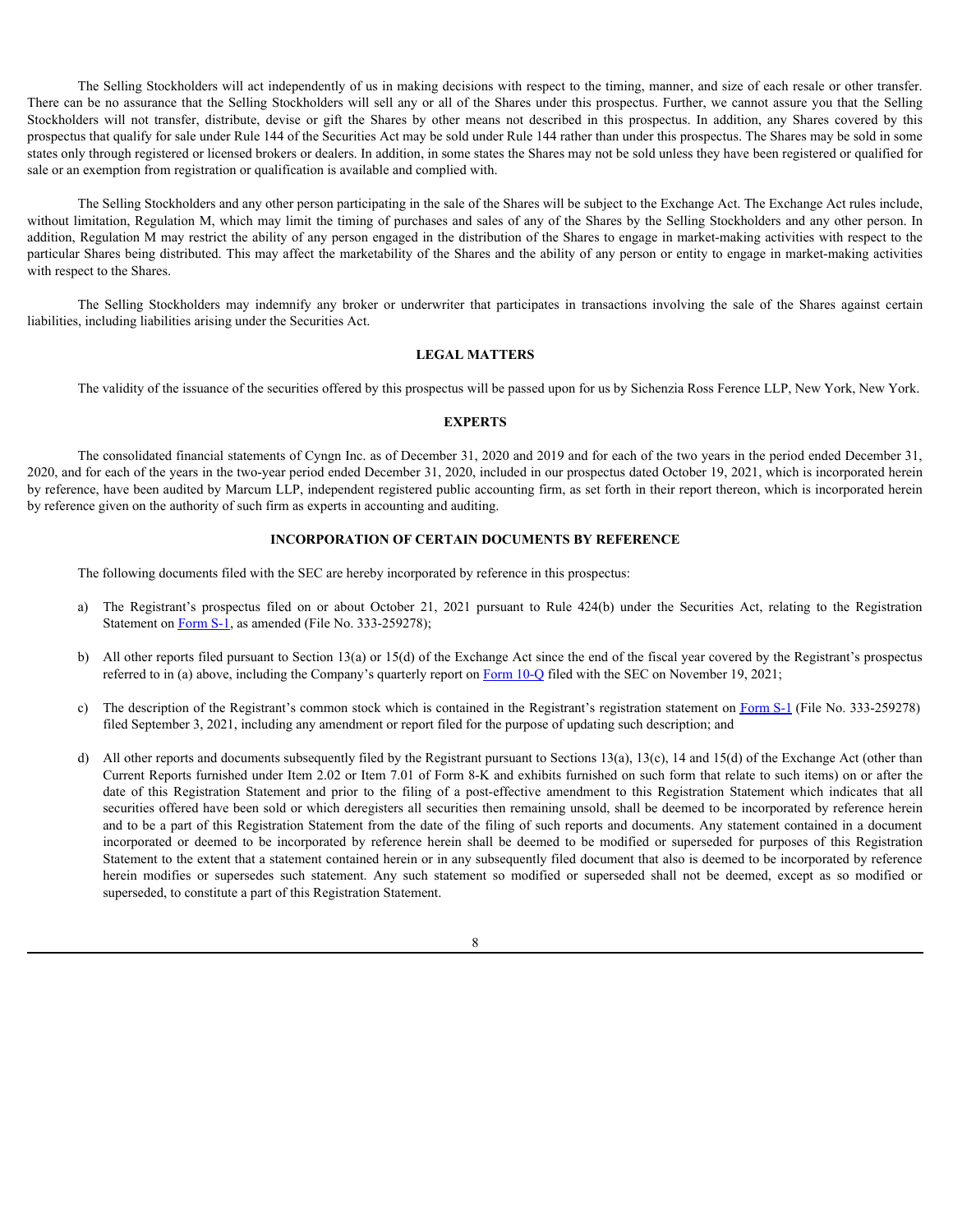### <span id="page-15-0"></span>**DISCLOSURE OF COMMISSION POSITION ON INDEMNIFICATION FOR SECURITIES ACT LIABILITIES**

Insofar as indemnification for liabilities arising under the Securities Act may be permitted to directors, officers or persons controlling the registrant, the registrant has been informed that in the opinion of the Commission such indemnification is against public policy as expressed in the Securities Act and is therefore unenforceable.

#### <span id="page-15-1"></span>**WHERE YOU CAN FIND MORE INFORMATION**

We file annual, quarterly and other reports, proxy statements and other information with the SEC. Our SEC filings are available to the public over the **INSCLOSURE OF COMMISSION POSITION ON INDEMINIFICATION**<br> **IFOR SECURITIES ACT LIABILITIES**<br>
Internet at the Security of the Commission such indemnification is against public policy as expressed in the Securities Act and is including any amendments to those reports, and other information that we file with or furnish to the SEC pursuant to Section 13(a) or 15(d) of the Exchange Act can also be accessed free of charge by linking directly from our website at thecoretecgroup.com. These filings will be available as soon as reasonably practicable after we electronically file such material with, or furnish it to, the SEC. Information contained on our website is not part of this prospectus. **IDENTIFY ART COMMISSION POSITION ON INDENIMIE CATION**<br>
IRSORET AS THE EXECUTATION AND THE SECTION TO A SECTION THE SECTION TO A SECTION THEORY AND THE SECTION OF THE REGISTER AND THEORY AND THE SPECIFIES ARE CHECK AND THE

delivered, upon written or oral request of any such person, a copy of any and all of the information that has been incorporated by reference in this prospectus but not delivered with the prospectus other than the exhibits to those documents, unless the exhibits are specifically incorporated by reference into the information that this prospectus incorporates. Requests for documents should be directed to Cyngn Inc., Attention: Investor Relations, 1015 O'Brien Dr., Menlo park, CA 94025, (650) 924-5905.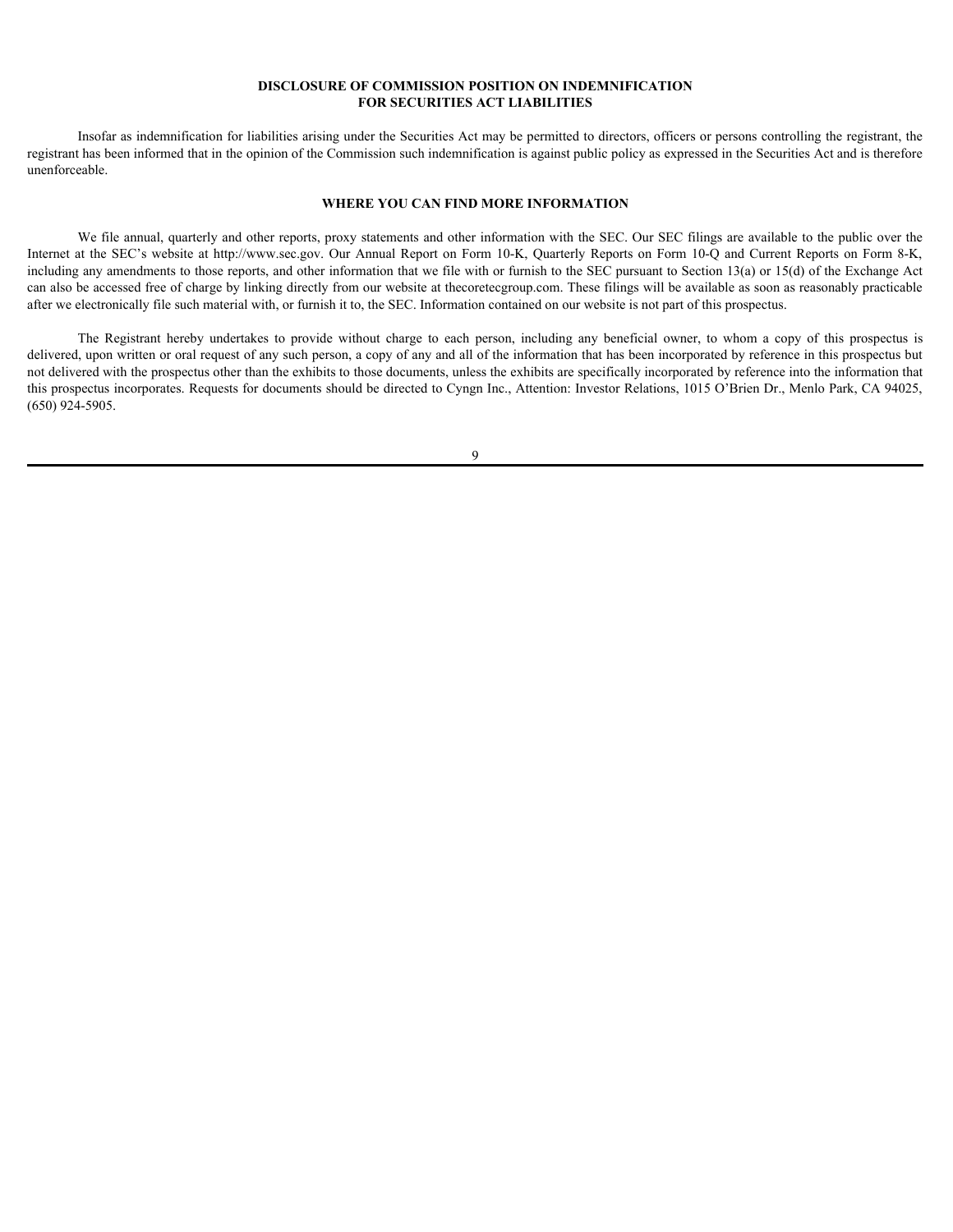**CYNGN INC.** Up TO 7,654,477 SHARES OF COMMON STOCK REOFFER pROSpECTUS January 12, 2022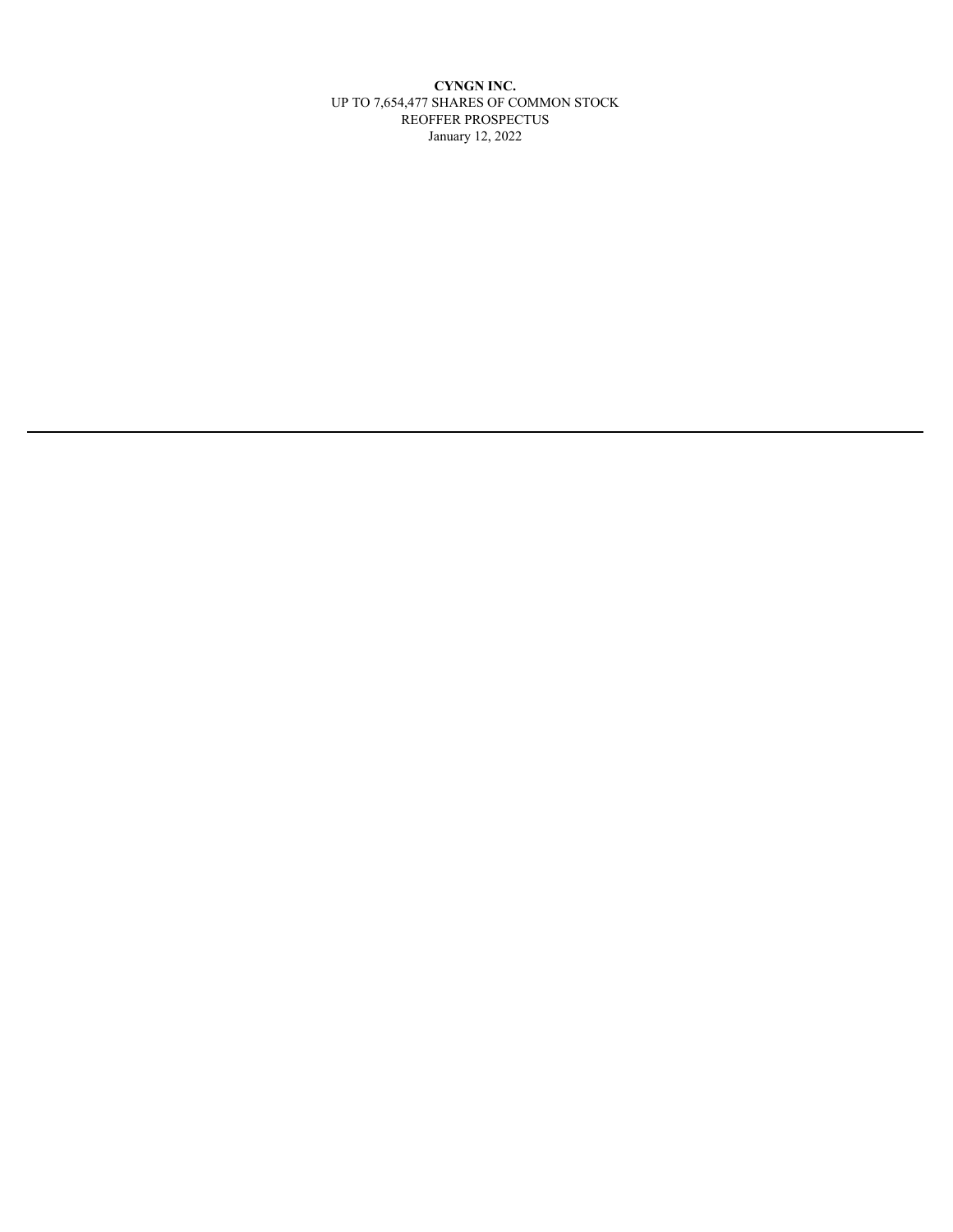# **Part II**

# **INFORMATION REQUIRED IN THE REGISTRATION STATEMENT**

### **Item 3. Incorporation of Documents by Reference.**

The following documents filed by the Registrant with the Securities and Exchange Commission (the "*SEC*") are incorporated by reference into this Registration Statement:

**(a)** The Registrant's latest Annual Report pursuant to Section 13(a) or 15(d) of the Securities Exchange Act of 1934, as amended (the "*Exchange Act*") or latest prospectus filed pursuant to Rule 424(b) under the Securities Act of 1933, as amended (the "Securities Act"), that contains audited financial statements for the Registrant's latest fiscal year for which such statements have been filed;

**(b)** All other reports filed pursuant to Section 13(a) or 15(d) of the Exchange Act since the end of the fiscal year covered by the Registrant's latest annual report or prospectus referred to in (a) above;

September 3, 2021, including any amendment or report filed for the purpose of updating such description.

(d) The Company's current reports on Form 8-K filed on November 4, 2021, November 19, 2021 and January 6, 2022.

**Exercise of The Conservation of Documents by Reference,**<br>**(File additionary documents investigated) Common SEQUIRED** IN THE REGISTRATION STATEMENT<br>
Entillowing documents filed by the Registrant with the Securities and E **(e)** All other reports and documents subsequently filed by the Registrant pursuant to Sections 13(a), 13(c), 14 and 15(d) of the Exchange Act (other than Current Reports furnished under Item 2.02 or Item 7.01 of Form 8-K and exhibits furnished on such form that relate to such items) on or after the date of this Registration Statement and prior to the filing of a post-effective amendment to this Registration Statement which indicates that all securities offered have been sold or which deregisters all securities then remaining unsold, shall be deemed to be incorporated by reference herein and to be a part of this Registration Statement from the date of the filing of such reports and documents. Any statement contained in a document incorporated or deemed to be incorporated by reference herein shall be deemed to be modified or superseded for purposes of this Registration Statement to the extent that a statement contained herein or in any subsequently filed document that also is deemed to be incorporated by reference herein modifies or supersedes such statement. Any such statement so modified or superseded shall not be deemed, except as so modified or superseded, to constitute a part of this Registration Statement.

# **ITEM 4. DESCRIPTION OF SECURITIES**

Not applicable.

#### **ITEM 5. INTERESTS OF NAMES EXPERTS AND COUNSEL**

Not applicable.

# **ITEM 6. INDEMNIFICATION OF DIRECTORS AND OFFICERS**

As permitted by Delaware law, our certificate of incorporation provides that no director will be liable to us or our stockholders for monetary damages for breach of certain fiduciary duties as a director. The effect of this provision is to restrict our rights and the rights of our stockholders in derivative suits to recover monetary damages against a director for breach of certain fiduciary duties as a director, except that a director will be personally liable for:

- any breach of his or her duty of loyalty to us or our stockholders;
- acts or omissions not in good faith which involve intentional misconduct or a knowing violation of law;
- the payment of dividends or the redemption or purchase of stock in violation of Delaware law; or
- any transaction from which the director derived an improper personal benefit.

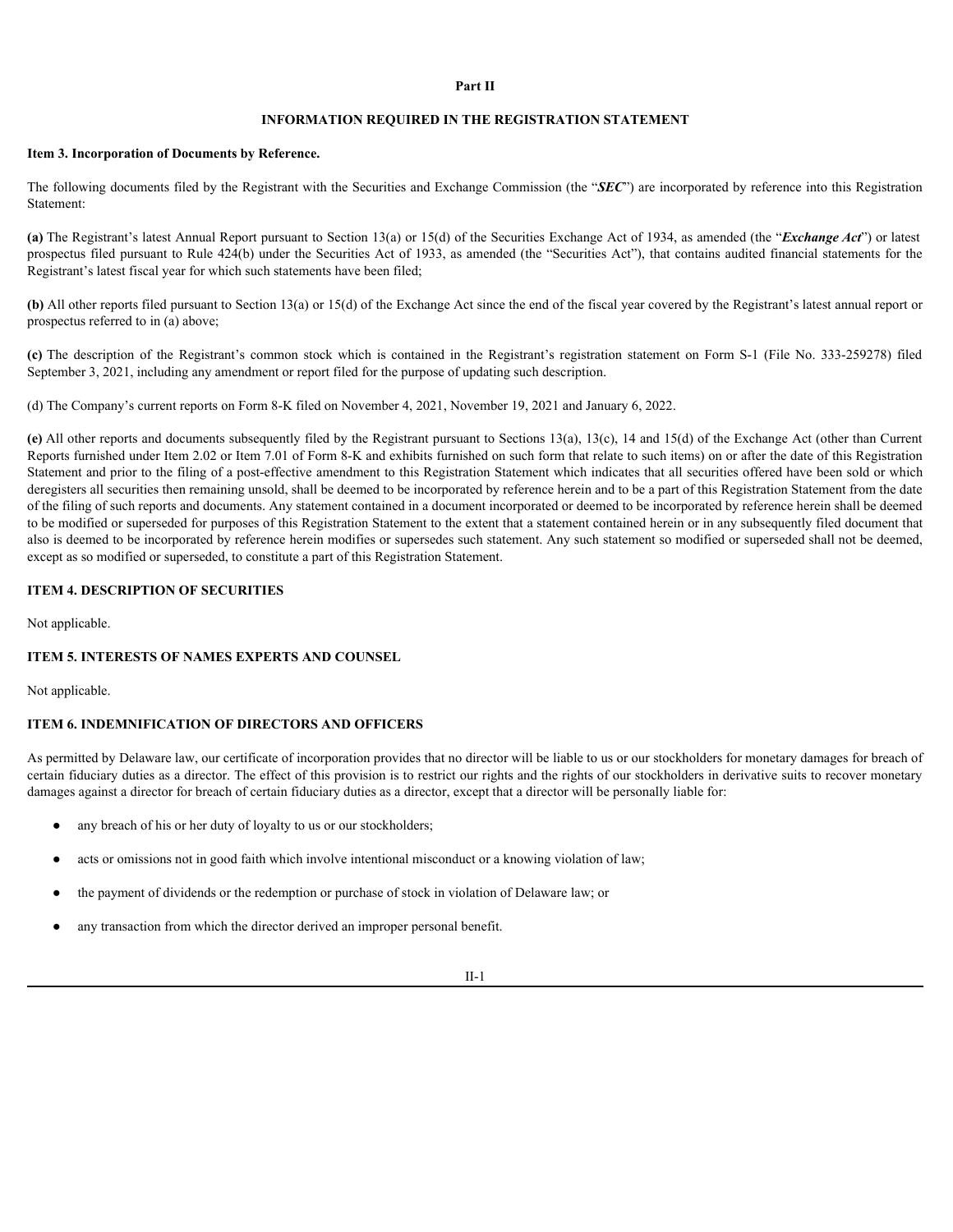This provision does not affect a director's liability under the federal securities laws.

At present, we maintain directors' and officers' liability insurance in order to limit the exposure to liability for indemnification of directors and officers, including liabilities under the Securities Act.

Insofar as indemnification for liabilities arising under the Securities Act of 1933 may be permitted to directors, officers and controlling persons of the registrant This provision does not affect a director's liability under the federal securities laws.<br>At present, we maintain directors' and officers' liability insurance in order to limit the exposure to liability for indemnification indemnification is against public policy as expressed in the Securities Act and is, therefore, unenforceable. In the event that a claim for indemnification against such liabilities (other than the payment by the registrant of expenses incurred or paid by a director, officer or controlling person of the registrant in the successful defense of any action, suit or proceeding) is asserted by such director, officer or controlling person in connection with the securities being registered, the registrant will, unless in the opinion of its counsel the matter has been settled by controlling precedent, submit to a court of appropriate jurisdiction the question whether such indemnification by it is against public policy as expressed in the Securities Act and will be governed by the final adjudication of such issue.

# **ITEM 7. EXEMPTION FROM REGISTRATION CLAIMED**

Not applicable.

# **ITEM 8. EXHIBITS**

| Exhibit |                                                                                                                                                                        |
|---------|------------------------------------------------------------------------------------------------------------------------------------------------------------------------|
| Number  | Description                                                                                                                                                            |
| 4.1     | 2013 Equity Incentive Plan, incorporated by reference to Exhibit 10.4 to the Company's Registration Statement on Form S-1, filed with the SEC<br>on September 2, 2021. |
| 4.2     | 2021 Incentive Plan, incorporated by reference to Exhibit 10.5 to the Company's Registration Statement on Form S-1, filed with the SEC on<br>October 15, 2021.         |
| 5.1     | Opinion of Sichenzia Ross Ference LLP                                                                                                                                  |
| 23.1    | <b>Consent of Marcum LLP</b>                                                                                                                                           |
| 23.2    | Consent of Sichenzia Ross Ference LLP (included in Exhibit 5.1)                                                                                                        |
| 24.1    | <b>Power of Attorney</b>                                                                                                                                               |
|         |                                                                                                                                                                        |

II-2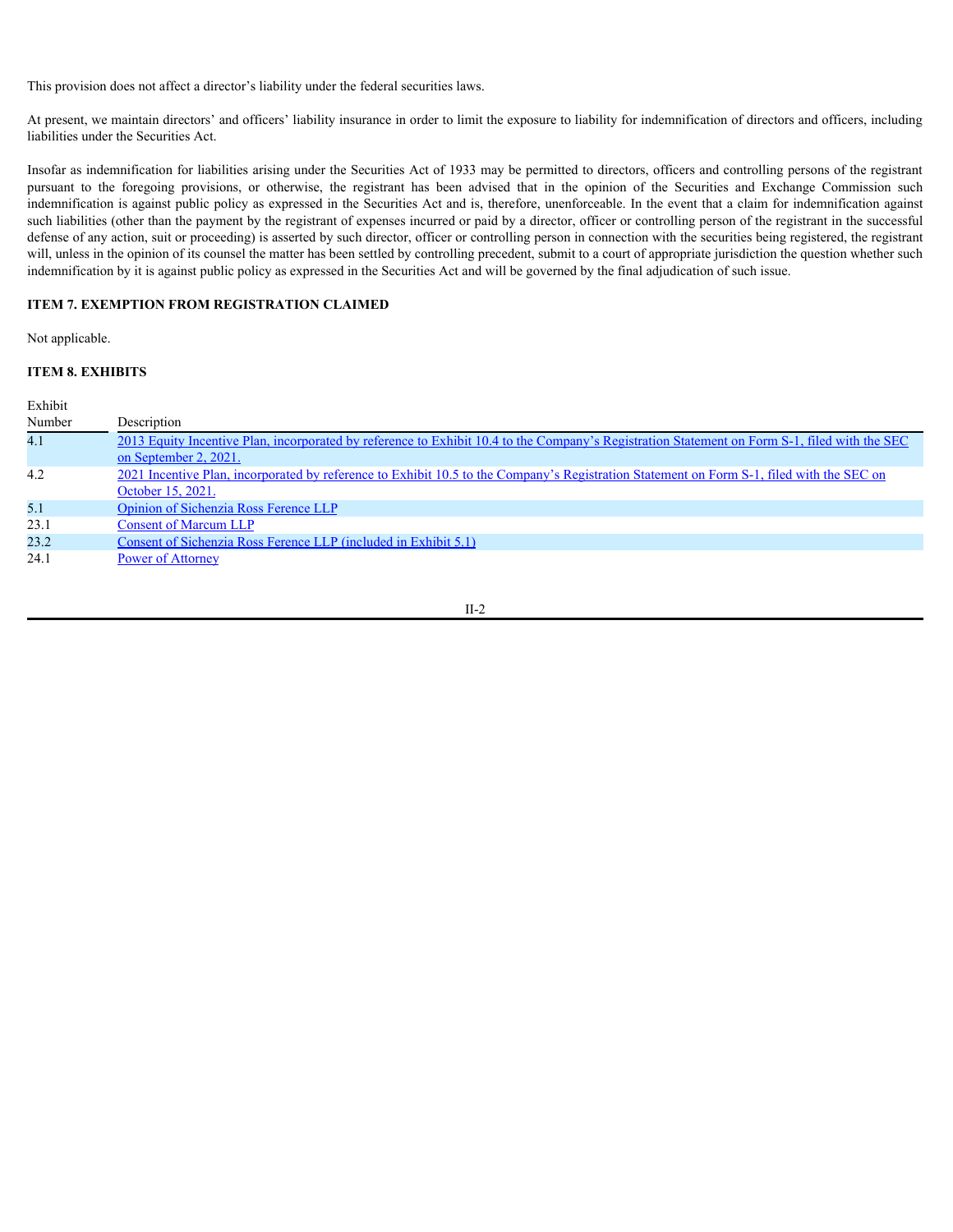# **ITEM 9. UNDERTAKINGS**

- **1.** The undersigned Registrant hereby undertakes:
	- **(a)** To file, during any period in which offers or sales are being made, a post-effective amendment to this Registration Statement:
		- **(i)** To include any prospectus required by Section 10(a)(3) of the Securities Act;
- **(i)** To include any prospectus reflective states) and the network of the securities Act;<br> **(i)** To reflect in the prospectus required by Section 10(a)(3) of the Securities Act;<br> **(ii)** To reflect in the prospectus require **DERTAKINGS**<br>alersigned Registrant hereby undertakes:<br>i.e., during any period in which offers or sales are being made, a post-effective amendment to this Registration Statement:<br>To include any prospectus required by Sectio **DERTAKINGS**<br>dersigned Registrant hereby undertakes:<br>i.e., during any period in which offers or sales are being made, a post-effective amendment to this Registration Statement:<br>To reflect in the prospectus required by Sect would not exceed that which was registered) and any deviation from the low or high end of the estimated maximum offering range may be reflected in the form of prospectus filed with the Securities and Exchange Commission pursuant to Rule 424(b) if, in the aggregate, the changes in volume and price represent no more than a 20% change in the maximum aggregate offering price set forth in the "Calculation of Registration Fee" table in the effective Registration Statement. The undersigned Registrant heceby undershee.<br>
(i) To file during any peopecties required by Section 10(a)(3) of the Securities Act,<br>
(ii) To include the proportion any facts or coera atting after due of the Registration S
	- **(iii)** To include any material information with respect to the plan of distribution not previously disclosed in the Registration Statement or any material change to such information in the Registration Statement;

*Provided, however,* that paragraphs (a)(i) and (a)(ii) do not apply if the information required to be included in a post-effective amendment by those paragraphs is contained in reports filed with or furnished to the Securities and Exchange Commission by the Registrant pursuant to Section 13 or Section 15(d) of the Exchange Act that are incorporated by reference in the Registration Statement.

- **(b)** That, for the purpose of determining any liability under the Securities Act, each such post-effective amendment shall be deemed to be a new Registration Statement relating to the securities offered herein, and the offering of such securities at that time shall be deemed to be the initial bona fide offering thereof.
- **(c)** To remove from registration by means of a post-effective amendment any of the securities being registered which remain unsold at the termination of the offering.
- **2.** The undersigned Registrant hereby undertakes that, for purposes of determining any liability under the Securities Act, each filing of the Registrant's annual pursuant to Section 15(d) of the Exchange Act) that is incorporated by reference in the Registration Statement shall be deemed to be a new Registration Statement relating to the securities offered herein, and the offering of such securities at that time shall be deemed to be the initial bona fide offering thereof.
- **3.** Insofar as indemnification for liabilities arising under the Securities Act may be permitted to directors, officers and controlling persons of the Registrant pursuant to the foregoing provisions, or otherwise, the Registrant has been advised that in the opinion of the Securities and Exchange Commission such indemnification is against public policy as expressed in the Securities Act and is, therefore, unenforceable. In the event that a claim for indemnification against such liabilities (other than the payment by the Registrant of expenses incurred or paid by a director, officer or controlling person of the Registrant in the successful defense of any action, suit or proceeding) is asserted by such director, officer or controlling person in connection with the securities being registered, the Registrant will, unless in the opinion of its counsel the matter has been settled by controlling precedent, submit to a court of appropriate jurisdiction the question whether such indemnification by it is against public policy as expressed in the Securities Act and will be governed by the final adjudication of such issue.

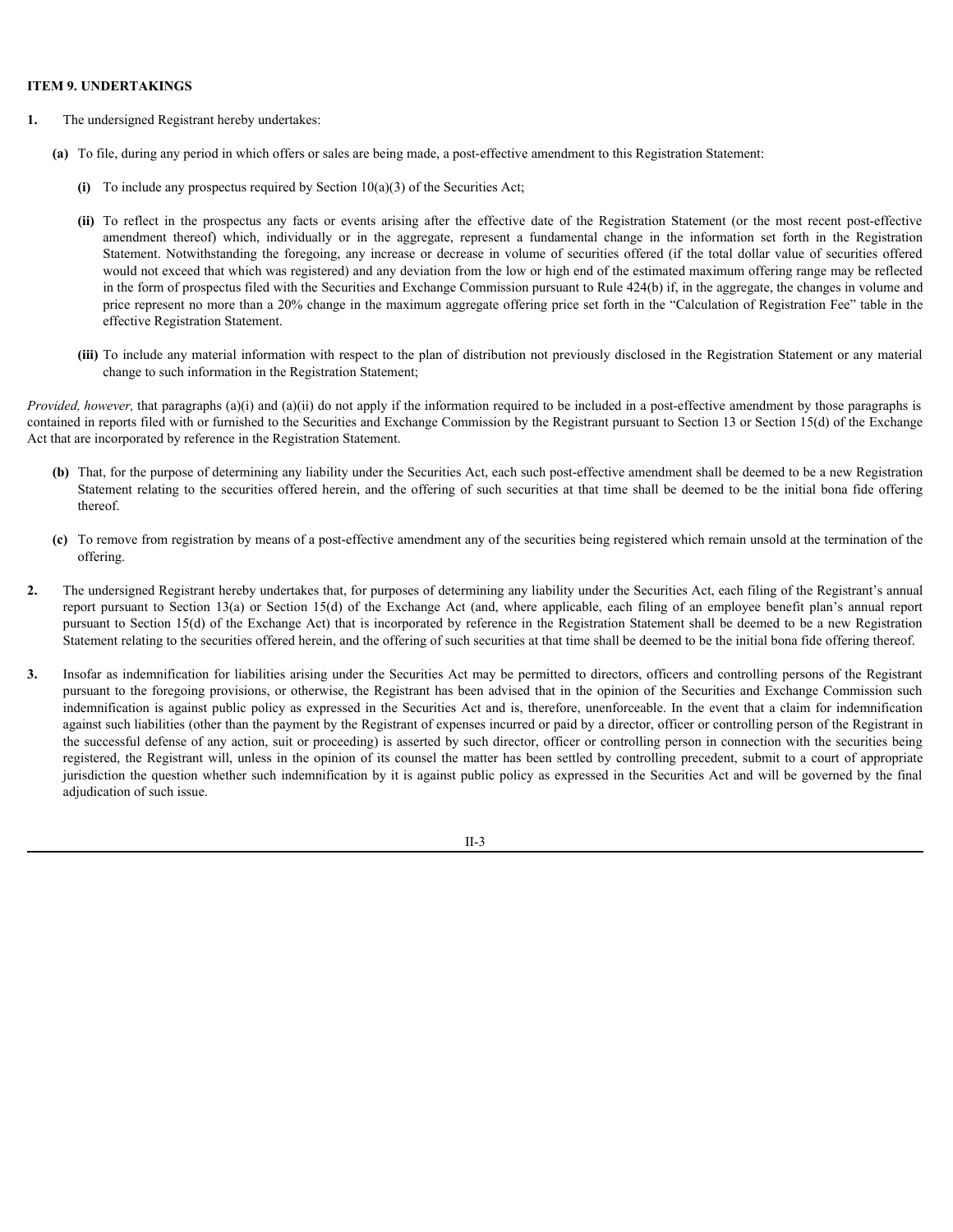# **SIGNATURES**

#### <span id="page-20-0"></span>**POWER OF ATTORNEY**

|                                                                | <b>SIGNATURES</b>                                                                                             |                                                                                                                                                                                                                                                                                                                                                                                                                                                                                                                                                                                                                                                                                                                                                                                                                                                                                                                                                                                                                                                                                                                                                                                                    |
|----------------------------------------------------------------|---------------------------------------------------------------------------------------------------------------|----------------------------------------------------------------------------------------------------------------------------------------------------------------------------------------------------------------------------------------------------------------------------------------------------------------------------------------------------------------------------------------------------------------------------------------------------------------------------------------------------------------------------------------------------------------------------------------------------------------------------------------------------------------------------------------------------------------------------------------------------------------------------------------------------------------------------------------------------------------------------------------------------------------------------------------------------------------------------------------------------------------------------------------------------------------------------------------------------------------------------------------------------------------------------------------------------|
| Menlo Park, CA, on this 12 <sup>th</sup> day of January, 2022. |                                                                                                               | Pursuant to the requirements of the Securities Act of 1933, as amended, the Registrant certifies that it has reasonable grounds to believe that it meets all of the<br>requirements for filing on Form S-8 and has duly caused this Registration Statement to be signed on its behalf by the undersigned, thereunto duly authorized, in                                                                                                                                                                                                                                                                                                                                                                                                                                                                                                                                                                                                                                                                                                                                                                                                                                                            |
|                                                                |                                                                                                               | CYNGN, INC.                                                                                                                                                                                                                                                                                                                                                                                                                                                                                                                                                                                                                                                                                                                                                                                                                                                                                                                                                                                                                                                                                                                                                                                        |
|                                                                | By:                                                                                                           | /s/Lior Tal<br>Lior Tal<br>Chief Executive Officer                                                                                                                                                                                                                                                                                                                                                                                                                                                                                                                                                                                                                                                                                                                                                                                                                                                                                                                                                                                                                                                                                                                                                 |
|                                                                | <b>POWER OF ATTORNEY</b>                                                                                      |                                                                                                                                                                                                                                                                                                                                                                                                                                                                                                                                                                                                                                                                                                                                                                                                                                                                                                                                                                                                                                                                                                                                                                                                    |
| or cause to be done by virtue hereof.<br>indicated.            |                                                                                                               | KNOW ALL PERSONS BY THESE PRESENTS, that each person whose signature appears below constitutes and appoints Lior Tal, as his or her true and lawful<br>attorneys-in-fact and agents, with full power of substitution and resubstitution, for him or her and in their name, place and stead, in any and all capacities, to sign<br>any and all amendments (including post-effective amendments) to this Registration Statement, and to file the same, with all exhibits thereto and other documents in<br>connection therewith, with the Securities and Exchange Commission, granting unto said attorneys-in-fact and agents, and each of them, full power and authority to<br>do and perform each and every act and thing requisite and necessary to be done in connection therewith, as fully to all intents and purposes as he or she might or<br>could do in person, hereby ratifying and confirming all that said attorneys-in-fact and agents or any of them, or his or her substitute or substitutes, may lawfully do<br>Pursuant to the requirements of the Securities Act of 1933, this Registration Statement has been signed by the following persons in the capacities and on the dates |
| <b>Signature</b>                                               | <b>Title</b>                                                                                                  | Date                                                                                                                                                                                                                                                                                                                                                                                                                                                                                                                                                                                                                                                                                                                                                                                                                                                                                                                                                                                                                                                                                                                                                                                               |
| /s/ Lior Tal<br>Lior Tal                                       | Chief Executive Officer & Chairman of the<br>Board of Directors and Director (Principal Executive<br>Officer) | January 12, 2022                                                                                                                                                                                                                                                                                                                                                                                                                                                                                                                                                                                                                                                                                                                                                                                                                                                                                                                                                                                                                                                                                                                                                                                   |
| /s/ Donald Alvarez<br>Donald Alvarez                           | Chief Financial Officer<br>(Principal Financial and Accounting Officer)                                       | January 12, 2022                                                                                                                                                                                                                                                                                                                                                                                                                                                                                                                                                                                                                                                                                                                                                                                                                                                                                                                                                                                                                                                                                                                                                                                   |
| /s/ Mitch Lasky<br>Mitch Lasky                                 | Director                                                                                                      | January 12, 2022                                                                                                                                                                                                                                                                                                                                                                                                                                                                                                                                                                                                                                                                                                                                                                                                                                                                                                                                                                                                                                                                                                                                                                                   |
| /s/ Karen Macleod<br>Karen Macleod                             | Director                                                                                                      | January 12, 2022                                                                                                                                                                                                                                                                                                                                                                                                                                                                                                                                                                                                                                                                                                                                                                                                                                                                                                                                                                                                                                                                                                                                                                                   |
| /s/ Colleen Cunningham<br>Colleen Cunningham                   | Director                                                                                                      | January 12, 2022                                                                                                                                                                                                                                                                                                                                                                                                                                                                                                                                                                                                                                                                                                                                                                                                                                                                                                                                                                                                                                                                                                                                                                                   |
| /s/ James McDonnell<br>James McDonnell                         | Director                                                                                                      | January 12, 2022                                                                                                                                                                                                                                                                                                                                                                                                                                                                                                                                                                                                                                                                                                                                                                                                                                                                                                                                                                                                                                                                                                                                                                                   |

II-4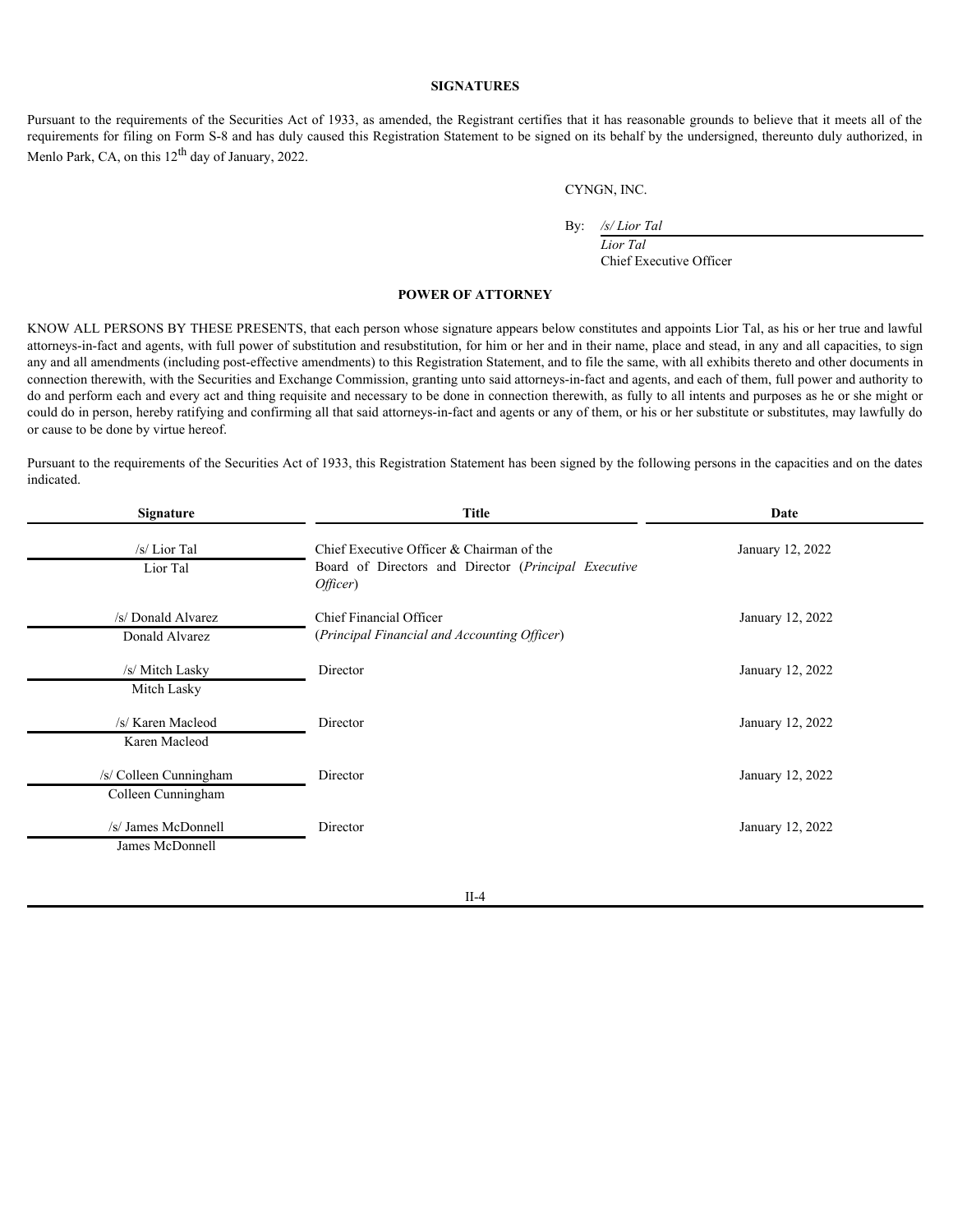<span id="page-21-0"></span>

January 12, 2022

# *VIA ELECTRONIC TRANSMISSION*

Securities and Exchange Commission 100 F Street, N.E. Washington, DC 20549

# **Re: Cyngn Inc. Form S-8 Registration Statement**

Ladies and Gentlemen:

We refer to the above-captioned registration statement on Form S-8 (the "Registration Statement") under the Securities Act of 1933, as amended (the "Act"), filed by Cyngn Inc., a Delaware corporation (the "Company"), with the Securities and Exchange Commission.

We have examined the originals, photocopies, certified copies or other evidence of such records of the Company, certificates of officers of the Company and public officials, and other documents as we have deemed relevant and necessary as a basis for the opinion hereinafter expressed. In such examination, we have assumed the genuineness of all signatures, the authenticity of all documents submitted to us as certified copies or photocopies and the authenticity of the originals of such latter documents.

Based on our examination mentioned above, we are of the opinion that the securities being issued pursuant to the Registration Statement are duly authorized and will be, when so issued, legally and validly issued, and fully paid and non-assessable.

We hereby consent to the filing of this opinion as Exhibit 5.1 to the Registration Statement. In giving the foregoing consent, we do not hereby admit that we are in the category of persons whose consent is required under Section 7 of the Act, or the rules and regulations of the Securities and Exchange Commission.

Very truly yours,

*/s/ Sichenzia Ross Ference LLP* Sichenzia Ross Ference LLP

1185 Avenue of the Americas | 31st Floor | New York, NY | 10036 T (212) 930 9700 | F (212) 930 9725 | WWW.SRF.lAW